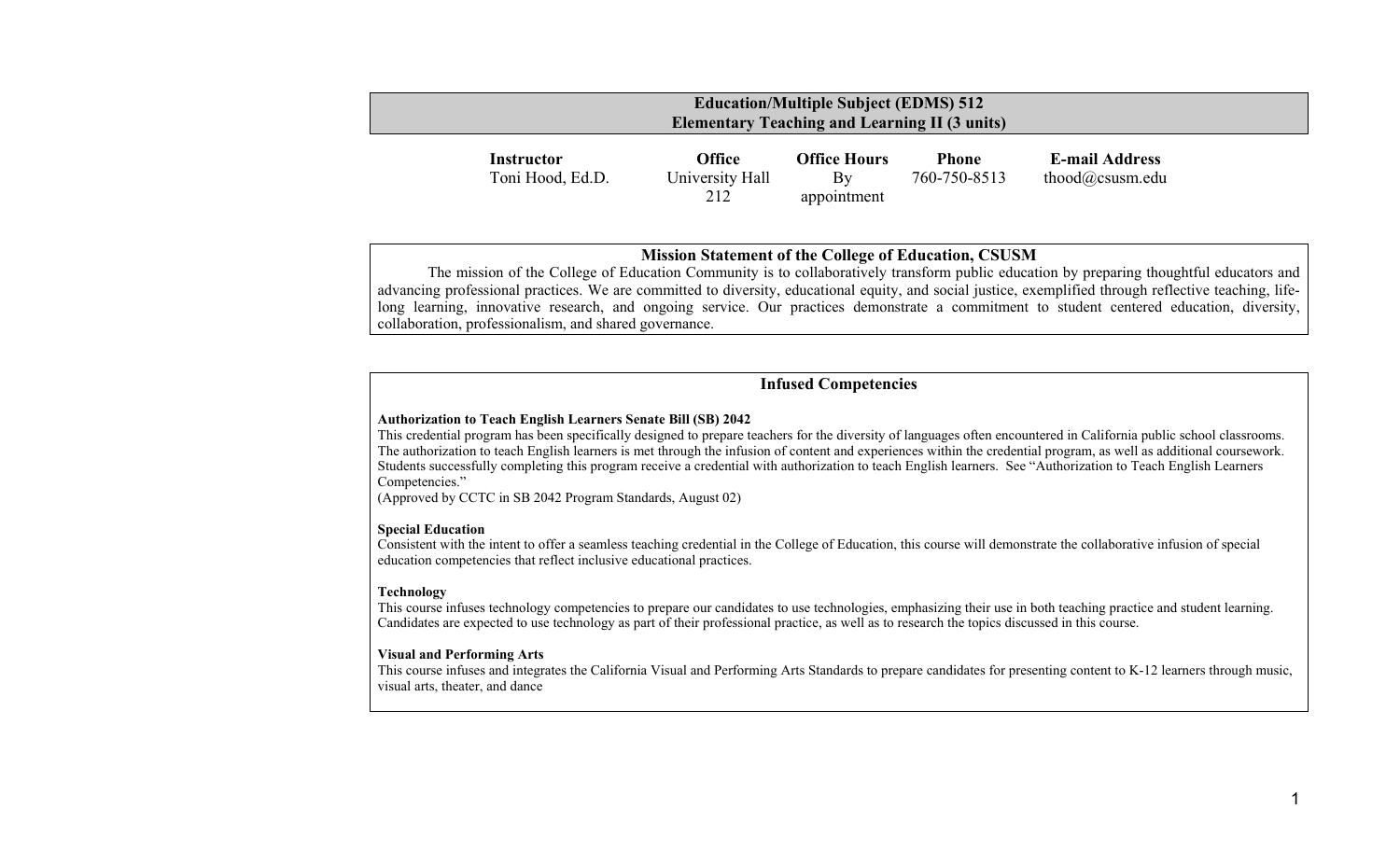# **Accommodation for Disabilities**

Students requiring reasonable accommodations need to contact Disabled Student Services in order to make the necessary arrangements. This organization is located in Craven Hall, room 5025a, and can be reached by telephone at (760) 750-4905 or (760) 750-4909 (TDD users).

# **COE Attendance Policy**

Due to the dynamic and interactive nature of courses in the College of Education, all students are expected to attend all classes and participate actively. At a minimum, students must attend more than 80% of class time, or s/he **may not receive a passing grade** for the course at the discretion of the instructor. Individual instructors may adopt more stringent attendance requirements. Should the student have extenuating circumstances, s/he should contact the instructor as soon as possible.

# **WebCT Online Course Supplement Attendance and Participation**

Please note that this course is supplemented by online components (WebCT). Participants are required to access portions of the course using WebCT, and they are required to participate in online discussions and class activities there. This requirement is included in the attendance and participation grade in this course.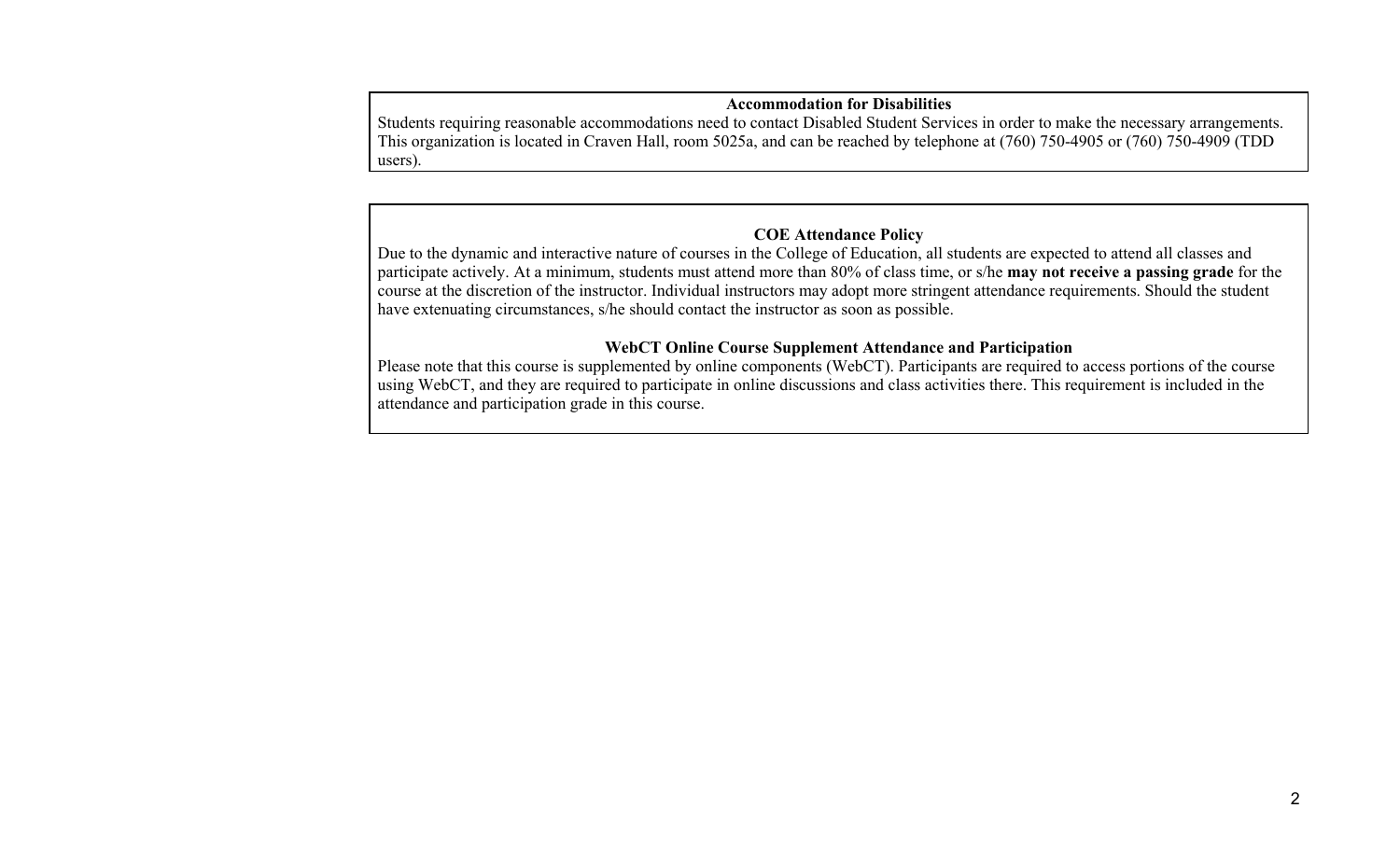| PART 1:                                           | PART 2:                                          | PART 3:                                                                                  |
|---------------------------------------------------|--------------------------------------------------|------------------------------------------------------------------------------------------|
| <b>LANGUAGE STRUCTURE</b>                         | METHODOLOGY OF BILINGUAL,                        | <b>CULTURE AND</b>                                                                       |
| AND FIRST- AND SECOND-LANGUAGE                    | ENGLISH LANGUAGE DEVELOPMENT, CULTURAL DIVERSITY |                                                                                          |
| <b>DEVELOPMENT</b>                                | AND CONTENT INSTRUCTION                          |                                                                                          |
| I. Language Structure and Use:                    | I. Theories and Methods of Bilingual             | I. The Nature of Culture                                                                 |
| <b>Universals and Differences</b>                 | <b>Education</b>                                 |                                                                                          |
| (including the structure of English)              |                                                  |                                                                                          |
| A. The sound systems of language (phonology)      | A. Foundations                                   | A. Definitions of culture                                                                |
| B. Word formation (morphology)                    | B. Organizational models: What works for         | B. Perceptions of culture                                                                |
|                                                   | whom?                                            |                                                                                          |
| C. Syntax                                         | C. Instructional strategies                      | C. Intragroup differences (e.g.,<br>ethnicity, race, generations, and<br>micro-cultures) |
| D. Word meaning (semantics)                       | II. Theories and Methods for                     | D. Physical geography and its                                                            |
|                                                   | <b>Instruction In and Through English</b>        | effects on culture                                                                       |
|                                                   |                                                  |                                                                                          |
|                                                   | A. Teacher delivery for both English             |                                                                                          |
| E. Language in context                            | language development and content                 | E. Cultural congruence                                                                   |
|                                                   | instruction                                      |                                                                                          |
| F. Written discourse                              | B. Approaches with a focus on English            | II. Manifestations of Culture:                                                           |
|                                                   | language development                             | <b>Learning About Students</b>                                                           |
|                                                   |                                                  |                                                                                          |
| G. Oral discourse                                 | C. Approaches with a focus on content            | A. What teachers should learn about                                                      |
|                                                   | area instruction (specially designed             | their students                                                                           |
|                                                   | academic instruction delivered in                |                                                                                          |
|                                                   | English)                                         |                                                                                          |
| H. Nonverbal communication                        | D. Working with paraprofessionals                | B. How teachers can learn about                                                          |
|                                                   |                                                  | their students                                                                           |
| II. Theories and Factors in First- and Second-    | III. Language and Content Area                   | C. How teachers can use what they learn                                                  |
| <b>Language Development</b>                       | <b>Assessment</b>                                | about their students                                                                     |
|                                                   |                                                  | (culturally-responsive pedagogy)                                                         |
| A. Historical and current theories and models of  |                                                  |                                                                                          |
| language analysis that have implications for      | A. Purpose                                       |                                                                                          |
| second-language development and pedagogy          |                                                  | III. Cultural Contact                                                                    |
| B. Psychological factors affecting first- and     | B. Methods                                       | A. Concepts of cultural contact                                                          |
| second-language development                       |                                                  |                                                                                          |
|                                                   |                                                  |                                                                                          |
| C. Socio-cultural factors affecting first- and    | C. State mandates                                | B. Stages of individual cultural                                                         |
| second-language development                       |                                                  | contact                                                                                  |
| D. Pedagogical factors affecting first- and       | D. Limitations of assessment                     | C. The dynamics of prejudice                                                             |
| second-language development                       |                                                  |                                                                                          |
| E. Political factors affecting first- and second- | E. Technical concepts                            | D. Strategies for conflict resolution                                                    |
| language development                              |                                                  |                                                                                          |

# **Competencies for the Instruction of English Learners (CLAD)**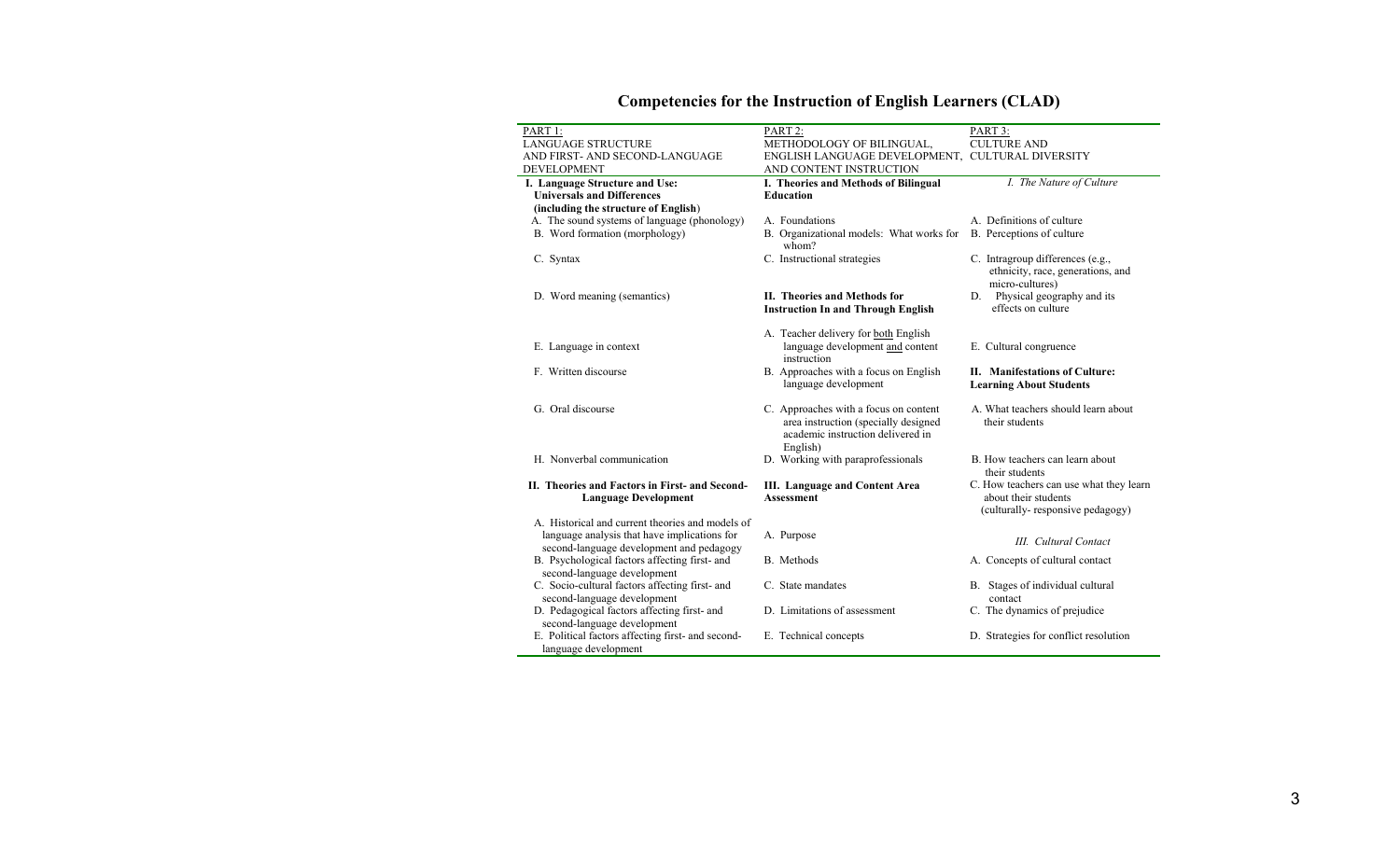### **Course Description**

This course requires participation in public schools and other education-related contexts. This course is designed:

- to extend preservice candidates' understandings about numerous philosophies of teaching and learning;
- •to inform preservice candidates about key concepts and procedures as they relate to students learning English and students with special education labels;
- $\bullet$ to encourage further infusion of technology into curriculums.

## **Course Objectives**

The purposes of this course are threefold:

- to expand preservice candidates knowledge about general learning theories and experiences with a range of pedagogical practices;
- to enhance preservice candidates' awareness of the multiple perspectives and learning styles that exist in diverse classrooms and other education-related settings;
- •to provide a safe environment for preservice candidates' discussion of, and experimentation with, a variety of techniques and methods of instruction.

## **Teacher Performance Expectations (TPE) Competencies**

This course is designed to help teachers seeking the Multiple Subjects Credential to develop the skills, knowledge, and attitudes necessary to assist schools and districts in implementing effective programs for students. The successful candidate will be able to merge theory and practice in order to realize a comprehensive and extensive educational program for all students. The following TPE's are primarily addressed in this course:

TPE 6d – Engaging and supporting all learners (Student Study Team Assignment)

TPE 10 – Creating & managing effective instructional time (Classroom Management Assignment

## **Required Text**

- Tomlinson, Carol Ann. (1999). The Differentiated Classroom: Responding to the needs of all learners. Alexandria, VA: Association for Supervision and Curriculum Development.  $\overline{ISBN \# 0-87120-342-1}$  (Available as an e-book online.)
- Choate, J. S. (2004) Successful inclusive teaching  $(4^{rd}$  ed.) Needham, MA: Allyn & Bacon.
- •Villa, R. and Thousand, J. (1995). *Creating an Inclusive School*. Alexandria, VA: Association for Supervision and Curriculum Development.
- •Marion, Valadez, and Woo (2003). *DEEP Reader.* Needham Heights, MA: Allyn and Bacon.
- Task Stream Electronic Portfolio, Must register and pay fee online prior to first class @ www.TaskStream.com (register for 1 year minimum).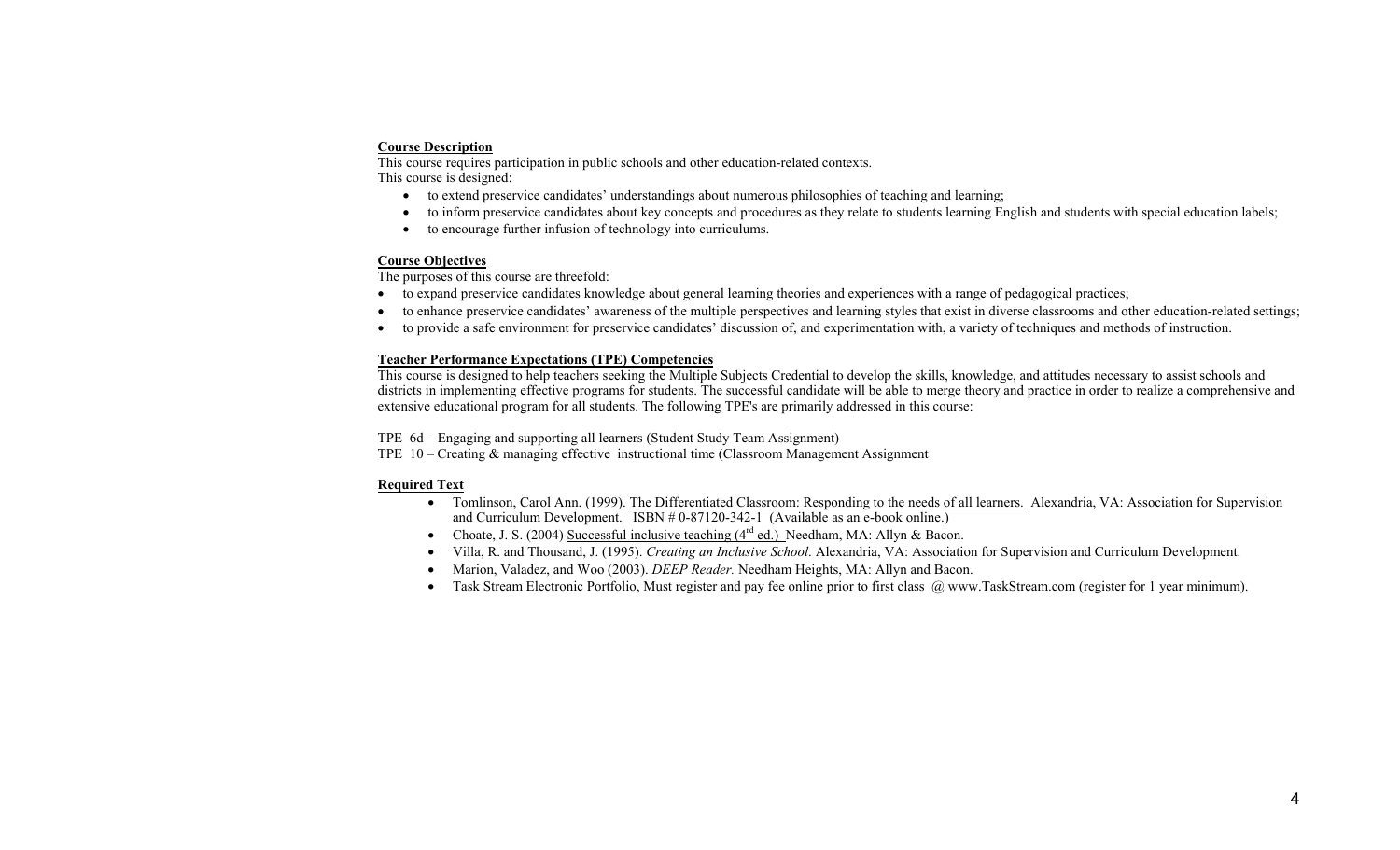#### **Accommodation for Disabilities**

Please discuss your needs with the instructor within the first week of the semester & contact Disabled Student Services, 5025A Craven Hall, (760) 750-4905 or (760) 750-4909 (TDD).

#### **Plagiarism**

All work submitted for this course should reflect students' efforts. When relying on supporting documents authored by others, cite them clearly and completely using American Psychological Association (APA) manual,  $5<sup>th</sup>$  edition. Failure to do so may result in failure of the course.

#### **Grading Policy**

All students will come prepared to class; readings and homework assignments are listed on the dates on which they are due.

All required work is expected to be on time. One grade level will be deducted for each class meeting for which it is late (e.g., an "A" assignment that is submitted one class session late will be marked down to a "B"). Unless prior instructor approval is secured, assignments will not be accepted three class sessions after which they are due. Exceptions will be handled on a case-by-case basis, as determined by the instructor.

It is expected that students will proofread and edit their assignments prior to submission. Students will ensure that the text is error-free (grammar, spelling), and ideas are logically and concisely presented. The assignment's grade will be negatively affected as a result of this oversight. Each written assignment will be graded approximately 80% on content and context (detail, logic, synthesis of information, depth of analysis, etc.), and 20% on mechanics (grammar, syntax, spelling, format, uniformity of citation, etc.). All citations, where appropriate, will use American Psychological Association (APA) format. Consult American Psychological Association (APA) Manual,  $5<sup>th</sup>$  edition for citation guidance.

Grading will also include a component of "professional demeanor." Students will conduct themselves in ways that are generally expected of those who are entering the education profession. This includes but is not limited to:

- On-time arrival to all class sessions;
- Advance preparation of readings and timely submission of assignments;
- $\bullet$ Respectful participation in all settings (e.g., whole group, small group, in/outside of class);
- Carefully considered, culturally aware approaches to solution-finding.

#### **Course Assignments**

| <b>Student Study Team</b>   |                                            | 10 points  |
|-----------------------------|--------------------------------------------|------------|
| Peer Teaching demonstration |                                            | 10 points  |
| Observation                 |                                            | 10 points  |
| Lesson Plan                 |                                            | 10 points  |
| Electronic Portfolio        |                                            | 10 points  |
| Classroom Management        |                                            | 10 Points  |
| Attendance/Participation    |                                            | 15 points  |
| <b>Instructor Choice</b>    | (other assignments, professional demeanor) | 25 points  |
| Total                       |                                            | 100 points |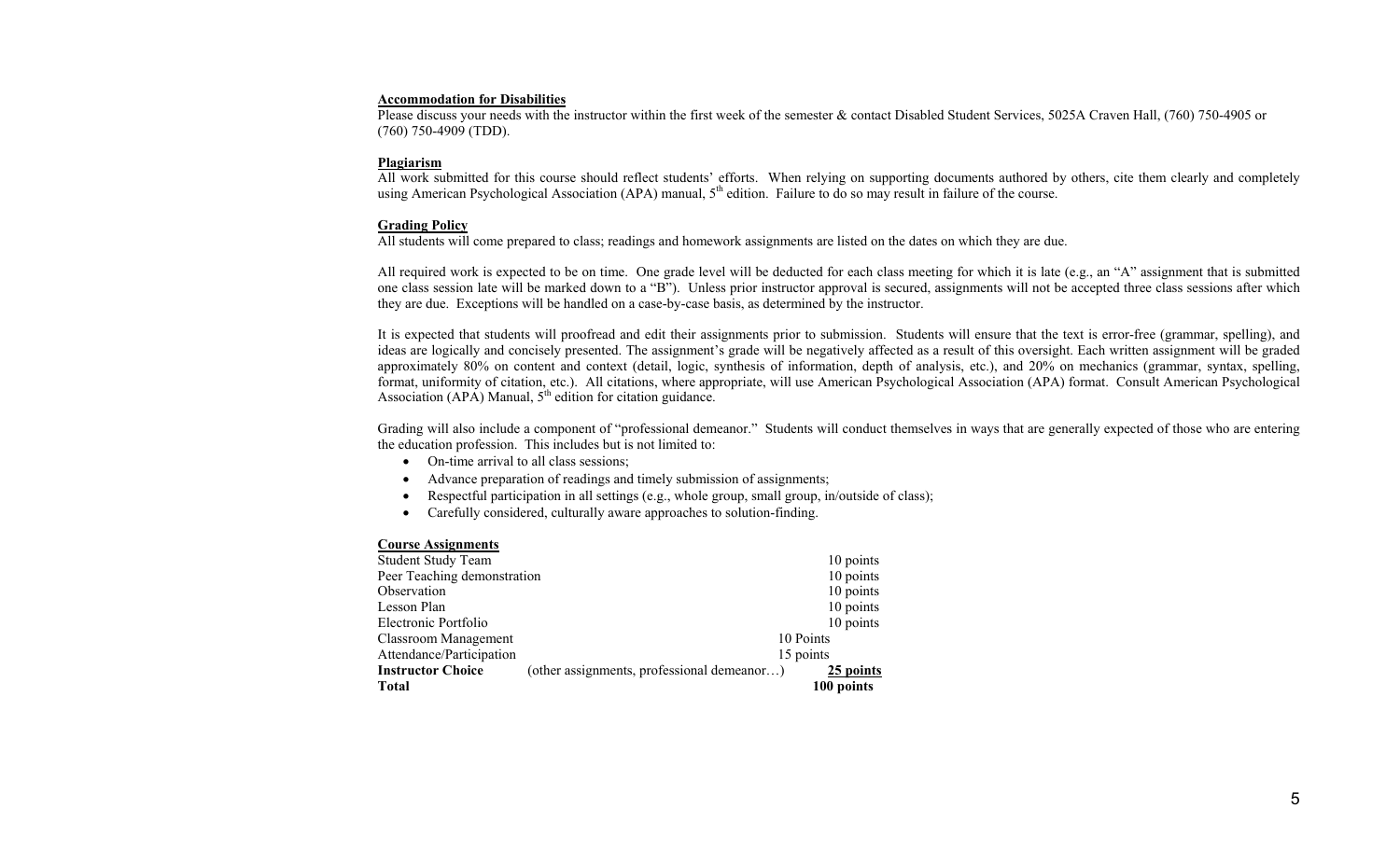| <b>Grading Scale</b> |               |                     |           |                  |
|----------------------|---------------|---------------------|-----------|------------------|
| $A=93-100$           | $B+=86-89$    | $C_{\pm} = 77 - 79$ |           |                  |
| $A = 90-92$          | $B = 83 - 86$ | $C = 73-76$         | $D=60-69$ | $F=59$ or lower. |
|                      | $B = 80 - 82$ | $C = 70-72$         |           |                  |

## **College of Education Attendance Policy**

Due to the interactive nature of courses in the COE, and the value placed on the contributions of every student, students are expected to prepare for, attend, and participate in all classes. For extenuating circumstances contact the instructors **before** class is missed, and make arrangements to make up what was missed. At minimum, a student must attend more than 80% of class time, or s/he may not receive a passing grade for the course. If a student misses two class sessions or is late (or leaves early) for more than three sessions, the highest possible grade earned will be a "C". **Notification of absences does not allow students to assume they are automatically excused from class or making up missed class.** 

**Please note assignments are due whether or not you are present in class that day.** 

**While this syllabus is carefully planned, it may be modified at any time in response to the needs and interests of the class.**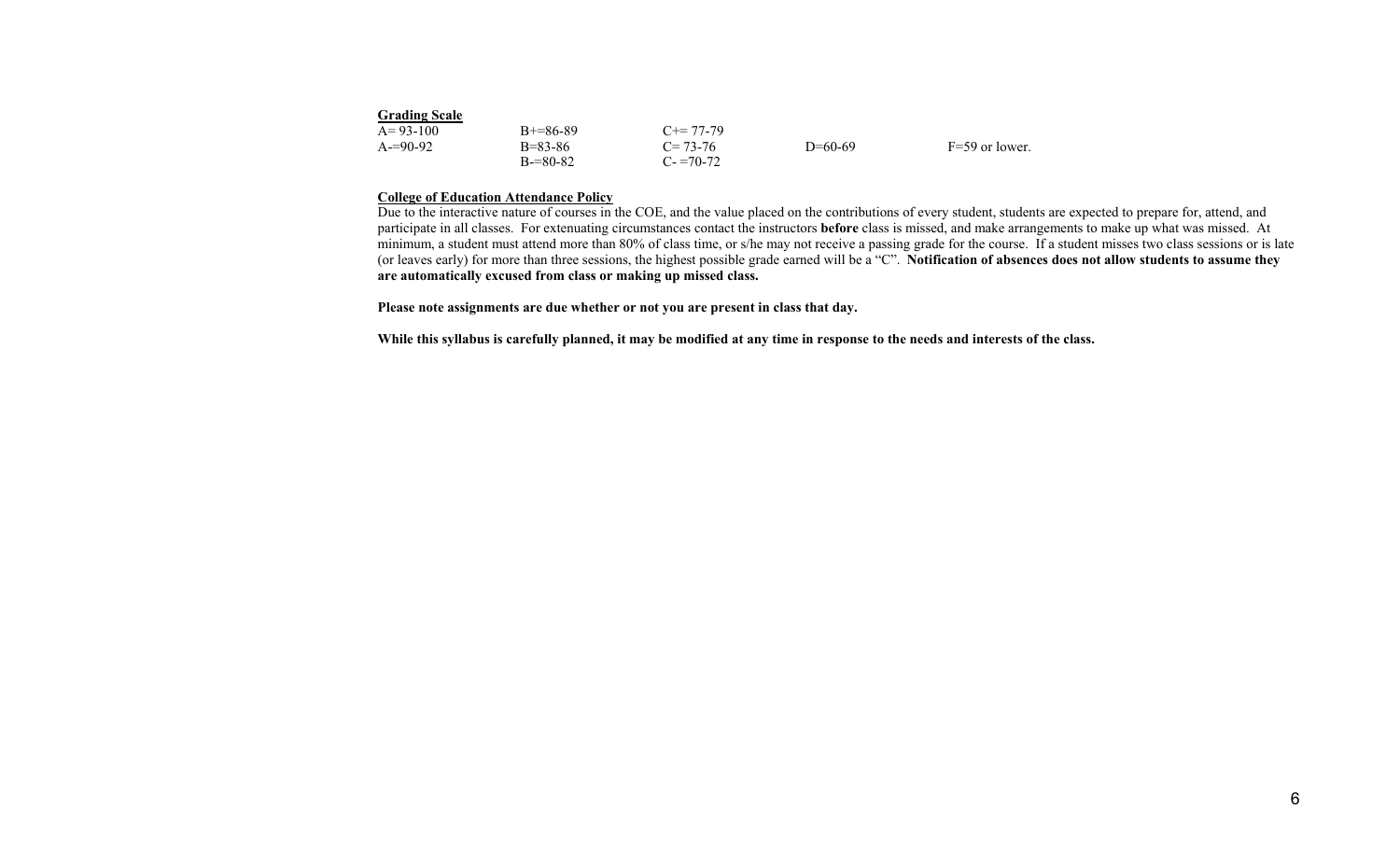## **College of Education Attendance Policy**

Due to the interactive nature of courses in the COE, and the value placed on the contributions of every student, students are expected to prepare for, attend, and participate in all classes. For extenuating circumstances contact the instructors **before** class is missed, and make arrangements to make up what was missed. At minimum, a student must attend more than 80% of class time, or s/he may not receive a passing grade for the course. If a student misses two class sessions or is late (or leaves early) for more than three sessions, the highest possible grade earned will be a "C". **Notification of absences does not allow students to assume they are automatically excused from class or making up missed class.** 

| student's name printed       |                                  |                                                                 | <b>Spring placement</b> |        |
|------------------------------|----------------------------------|-----------------------------------------------------------------|-------------------------|--------|
| signature                    |                                  |                                                                 | date                    |        |
| home telephone               | cell phone                       |                                                                 | email                   |        |
|                              |                                  | <u>Attendance/participation/quiz &amp; homework grade (15%)</u> |                         |        |
| Day $1 \_\_\_\_\_\_\_\_\$    | Day 2 $\_\_\_\_\_\_\_\_\$        |                                                                 |                         |        |
| Day 4 $\frac{ }{ }$          | Day $5 \_\_\_\_\_\$              | Day 6 $\frac{ }{ }$                                             |                         |        |
| Day $7 \_\_\_\_\_\_\$        | Day $8 \underline{\hspace{1cm}}$ |                                                                 |                         |        |
| Day $10 \_$ Day $11 \_$      |                                  |                                                                 |                         |        |
| Day 13 $\frac{13}{2}$ Day 14 |                                  |                                                                 |                         |        |
| <b>Professional Demeanor</b> |                                  | (optional)                                                      |                         | $10\%$ |
| Group Assignments (20 %)     |                                  | <b>Percentage</b>                                               | <b>Due Dates</b>        |        |
| Lesson Plan                  |                                  |                                                                 | $/10\%$                 |        |
| Peer Teaching Demonstration  |                                  |                                                                 | $/10\%$                 |        |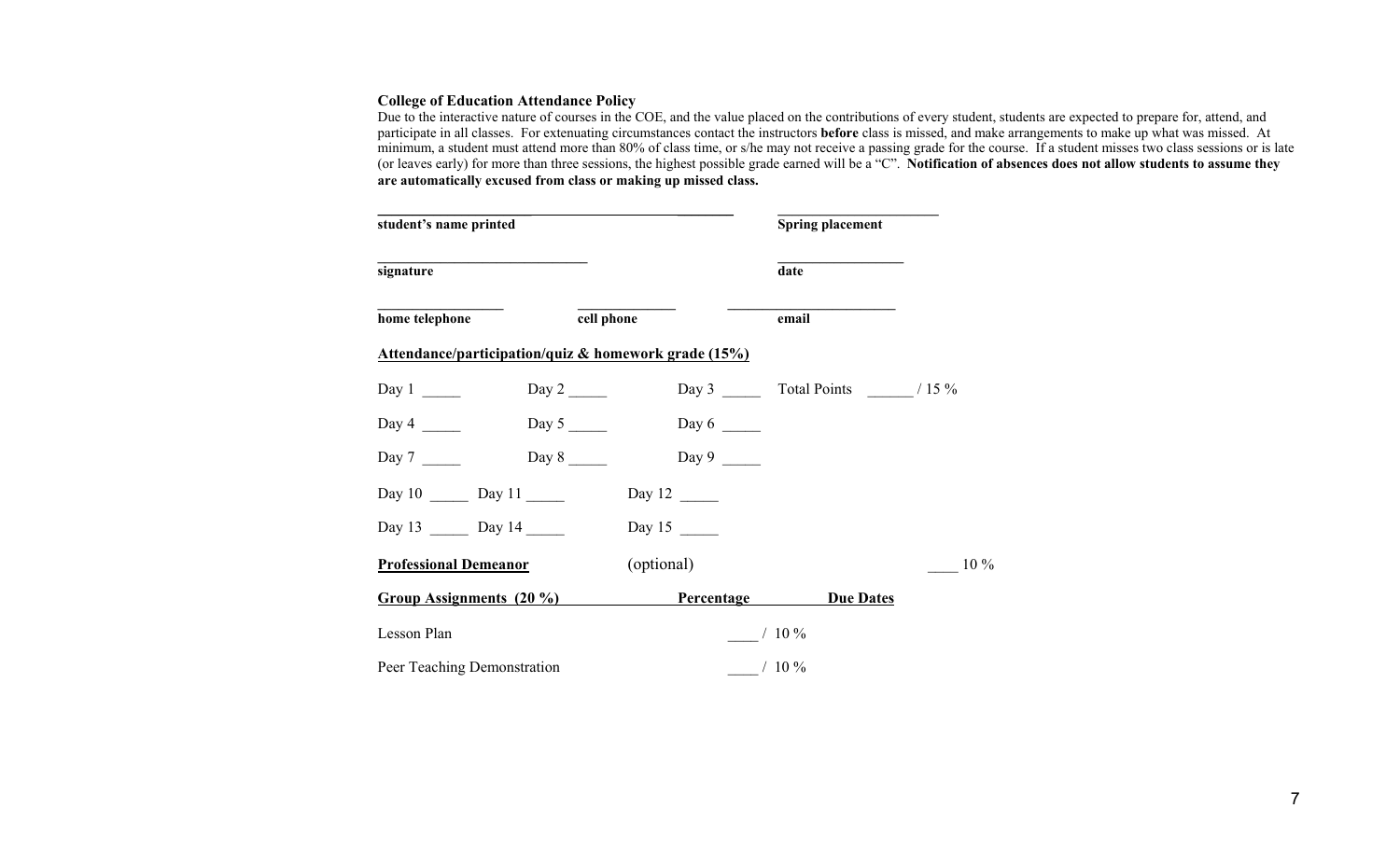| Individual Assignments (40 %)        | Percentage                                           | <b>Due Dates</b> |                |
|--------------------------------------|------------------------------------------------------|------------------|----------------|
| <b>Student Study Team Reflection</b> | $/10\%$                                              |                  |                |
| <b>Observation Report</b>            | $/10\%$                                              |                  |                |
| Electronic Portfolio                 | $/10\%$                                              |                  |                |
| <b>Classroom Management</b>          | $/10\%$                                              |                  |                |
| <b>Total</b><br>Grading              |                                                      | $/100\% =$ Grade |                |
|                                      | 90-100 pts = A 80-89 pts = B 70-79 pts = C 60-69 = D |                  | 0-59 pts = $F$ |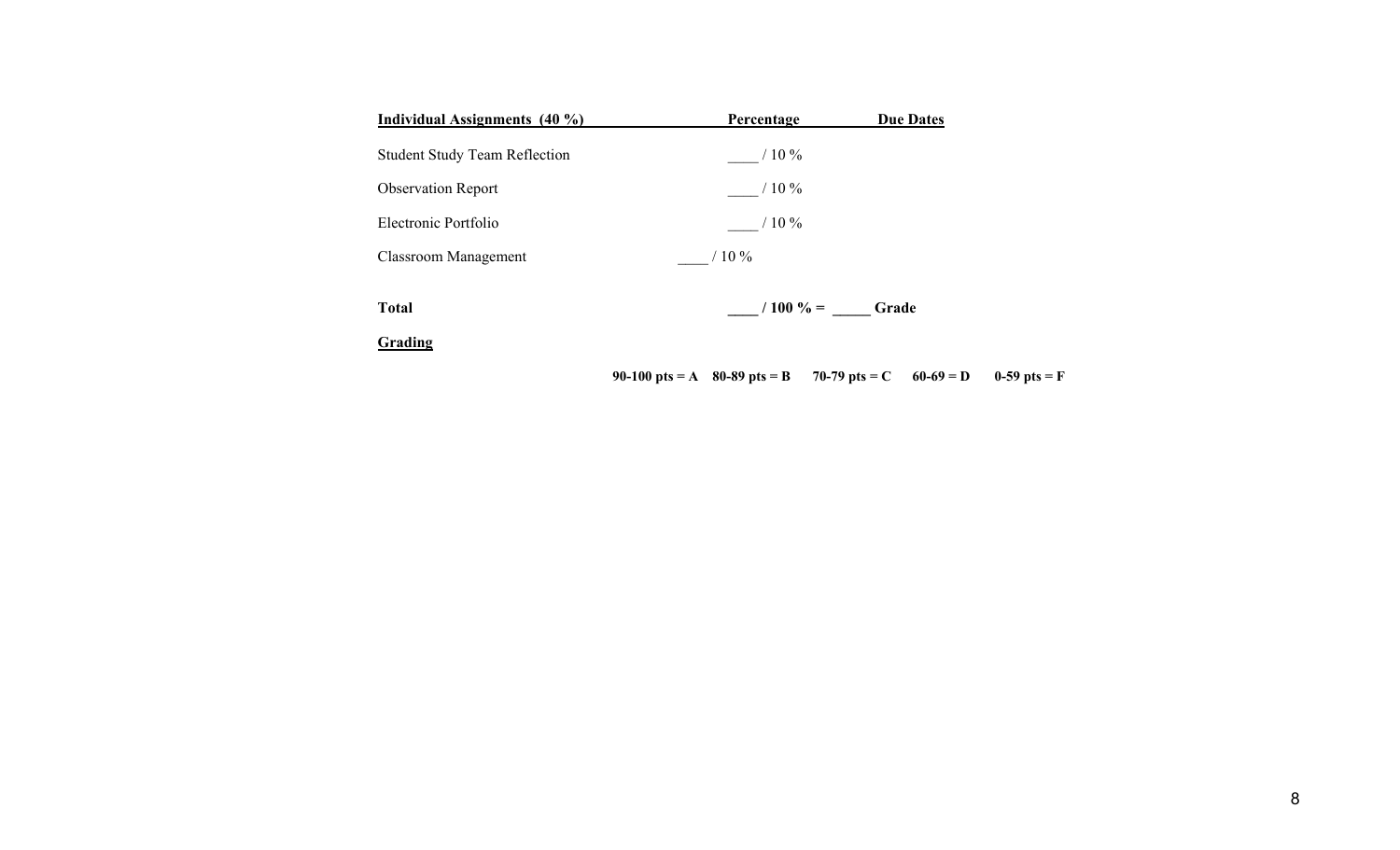| Date               | <b>Topic</b>                                                                                                                                     | <b>Reading Assignment Due</b>                                                                                                                         |
|--------------------|--------------------------------------------------------------------------------------------------------------------------------------------------|-------------------------------------------------------------------------------------------------------------------------------------------------------|
| Session 1<br>$-04$ | <b>Introduction/Course Overview</b><br><b>Community Building</b><br><b>Mandates for Educators</b><br><b>CSTP/TPE</b><br>Intro to Lesson Planning | No Readings                                                                                                                                           |
| Session 2<br>$-04$ | Intro to TaskStream (computer lab)<br>Universal Design<br><b>Lesson Plan Activity</b><br>Demo Lesson                                             | Choate: Chapters 1 & 2<br>DEEP Reader: Universal Design                                                                                               |
| Session 3<br>$-04$ | First Day of School<br>Discussion/video<br>Reflective Practice - Content<br><b>Observation Activity</b><br>Demo Lesson                           | Villa/Thousand: Chapter 7<br>Choate: Chapter 3                                                                                                        |
| Session 4<br>$-04$ | Intro to SST<br>Demo Lesson                                                                                                                      | DEEP Reader: Student Centered and<br>Constructivist<br>DEEP Reader: Assessing Student<br>Learning<br>Custom Reader: Six Components of<br><b>SDAIE</b> |
| Session 5<br>$-04$ | <b>Structures and Procedures</b><br><b>Classroom Management</b><br>Demo Lesson                                                                   | <b>DEEP Reader: Creating Learning</b><br>Environments<br>Choate: Chapter 15                                                                           |
| Session 6<br>$-04$ | Demo Lesson<br><b>INSTRUCTORS CHOICE</b>                                                                                                         | Readings: INSTRUCTORS CHOICE                                                                                                                          |
| Session 7<br>$-04$ | Demo Lesson<br><b>INSTRUCTORS CHOICE</b>                                                                                                         | Readings: INSTRUCTORS CHOICE                                                                                                                          |
| Session 8<br>$-04$ | Demo Lesson<br><b>Course Review</b><br>TaskStream - assist student to uploaded<br>to assignments to their electronic<br>portfolio                | <b>NO Readings</b>                                                                                                                                    |

**Course Outline (Timeline Subject to Change pending "Teachable" Moments)**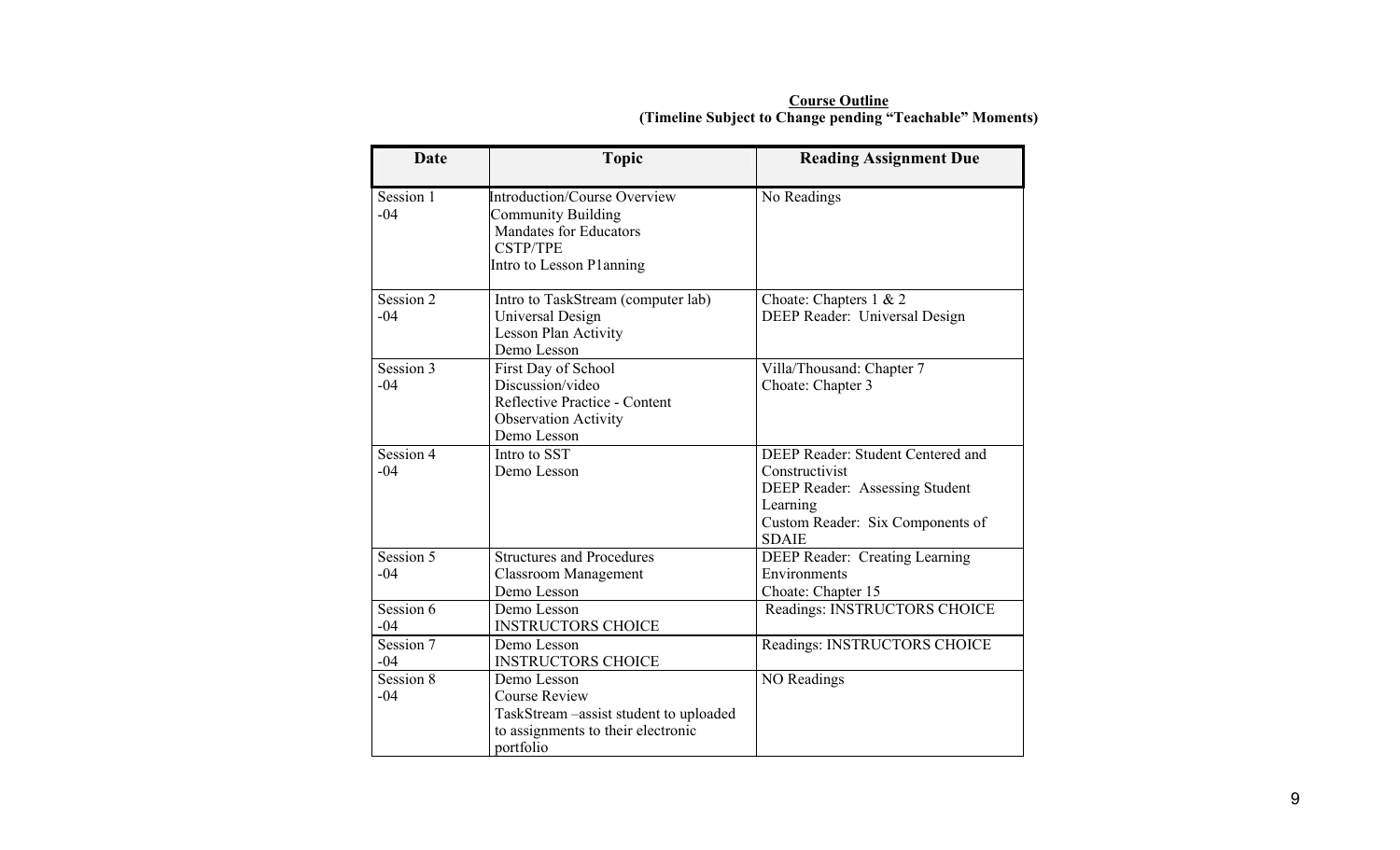| <b>Differentiated Lesson Plan</b> |                                                                                                                                                                                                             |  |
|-----------------------------------|-------------------------------------------------------------------------------------------------------------------------------------------------------------------------------------------------------------|--|
| <b>Learner Objectives:</b>        | Teacher candidates will be able to design a lesson that differentiates content, process and<br>product to maximize learning for students with diverse needs.                                                |  |
| <b>Assessment:</b>                | Teacher candidates will write a lesson plan that differentiates content, process, and<br>product for students learning English, students that are accelerated learners, and students<br>with special needs. |  |

Preparation: Before beginning assignment teacher candidates read the following resources and demonstrate the ability to complete the prerequisite skills.

**10 points** 

| <b>Resources</b>  | Title and necessary information:                                                                                                                                                                                                                      |  |
|-------------------|-------------------------------------------------------------------------------------------------------------------------------------------------------------------------------------------------------------------------------------------------------|--|
| Textbook/chapters | Choate, J. S. (2000) Sucessful inclusive teaching (3 <sup>rd</sup> ed.). Needham, MA: Allyn & Bacon.                                                                                                                                                  |  |
|                   | Chapters 16                                                                                                                                                                                                                                           |  |
|                   | Pierangelo, Roger, & Giuliani, George A. (2001). What Every Teacher Should Know<br>about Students with Special Needs: Promoting Success in the classroom. Champaign, IL:<br>Research press.                                                           |  |
|                   | Villa, Richard, & Thousand, Jacquelyn. (1995). Creating and inclusive school. Alexandria,<br>VA: ASCD. Chapters To Be Assigned                                                                                                                        |  |
| Internet Site(s)  | Tomlinson, Carol Ann. (1999). The Differentiated Classroom: Responding to the needs of<br>all learners. Alexandria, VA: Association for Supervision and Curriculum Development.<br>ISBN #0-87120-342-1 (Available free through CSUSM ebooks library.) |  |
|                   | COE Lesson Format form CSUSM website                                                                                                                                                                                                                  |  |

## **Prerequisite skills:**

- Teacher candidates are able to write a lesson plan using the COE lesson format.
- Teacher candidates are able to differentiate curriculum and instruction based on content, process, and product as define by Carol Ann Tomlinson (1999).
- Teacher candidates are able to use information about students' readiness range (skills, reading, thinking  $\&$  information), learning profiles, interests, talents, and culture to differentiate curriculum and instruction (Tomlinson, 1999).
- Teacher candidates are able to identify strategies to meet the needs o
	- o Students learning English (including differentiation for Beginning, Intermediate, and Advanced levels)
	- $\circ$  Student that are accelerated learners as referred to by Piergangelo & Giuliani (2001)
	- $\circ$  Students that need special education support under IDEA &/or ADA as referred to by Choate (2000), Piergangelo & Giuliani (2001), and Villa & Thousand (1995)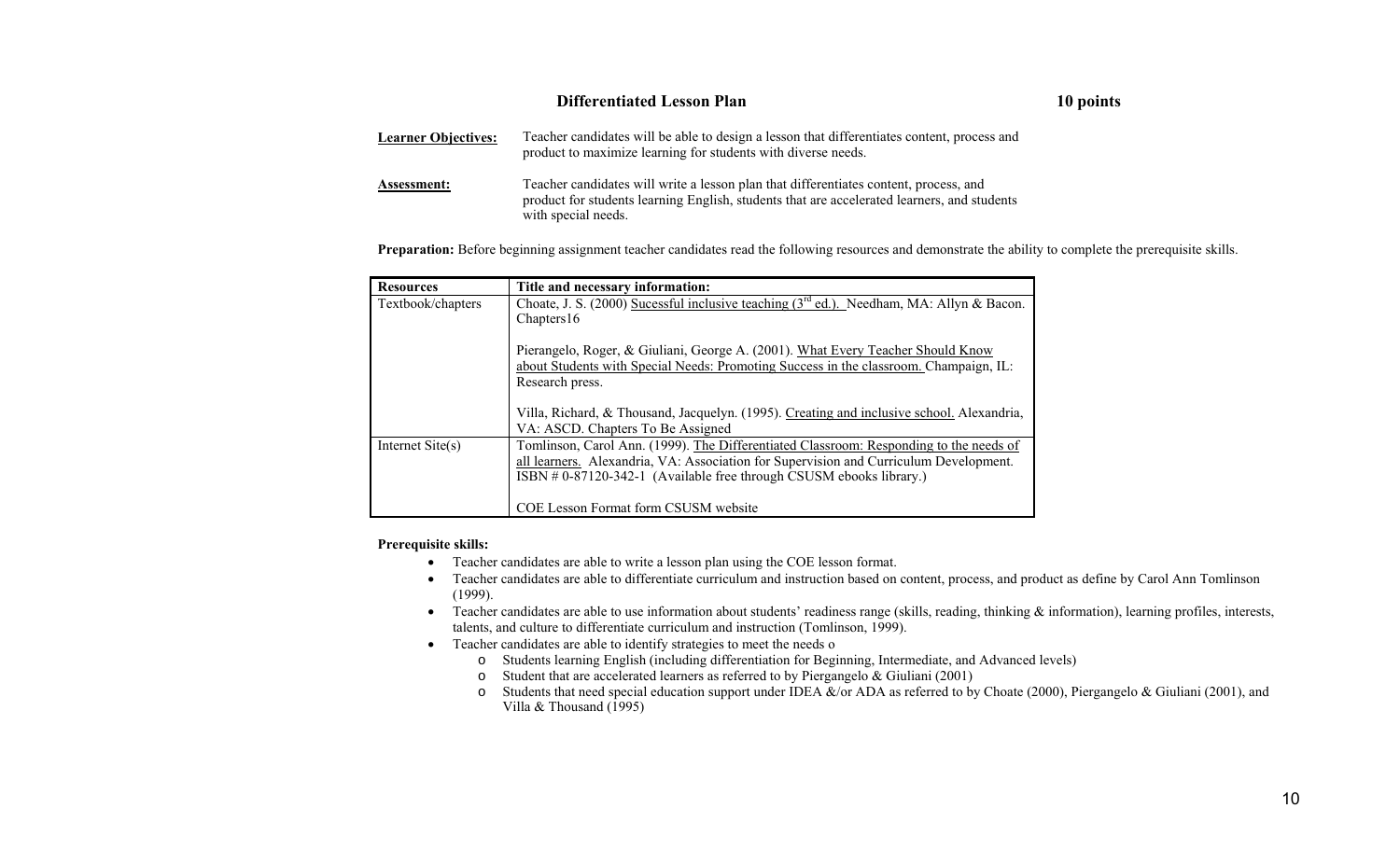#### **Task Guidelines**

1. Design a lesson plan using COE lesson format.

## 2. Describe what you know about the learners and their context in detail.

When describing students that are learning English and their levels of language acquisition, students that are accelerated learners, and students that need special education supports under IDEA  $\&$ /or ADA include, readine include, readiness range (skills, reading, thinking  $\&$  information), learning profiles, interests, talents, and culture for all students.

### 3. Design a differentiated lesson plan.

Consider the lesson you are revising, what content, process and products does the lesson incorporate? How could you revise the lesson to differentiate<br>the content, process, or product for your students<br>learning English, fo the content, product for your accelerated learners and your students with special needs? Address their ling, thinking  $\&$  information), learning profile, interests, talents, and culture. individual needs based on their readiness (skills, reading, thinking  $\&$  information), learning profile,

## 4. Plan Implementation.

 Accommodations need to be provided with dignity. All students need to feel comfortable and supported to maximize learning. What will you do to create an environment so the whole community values differentiation?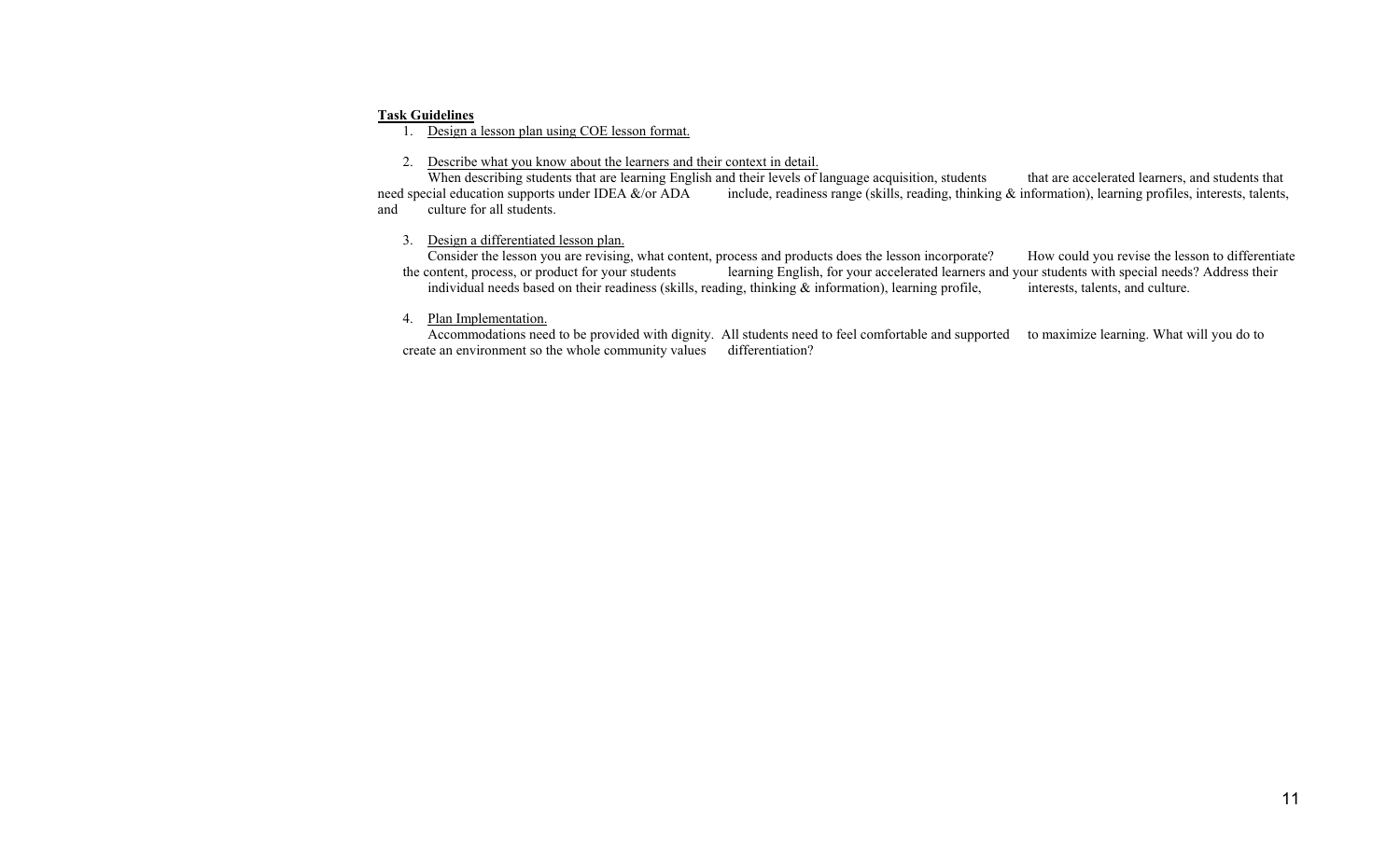# **Differentiated Lesson Plan Graphic Organizer**

## **Students with Special Needs**

| Differentiation Strategy: What will teacher do to<br>meet the students needs | Assessment: What will the student do to display<br>learning with specific differentiation. How will you<br>assess students learning? What criteria will you<br>use? |
|------------------------------------------------------------------------------|---------------------------------------------------------------------------------------------------------------------------------------------------------------------|
| Content Differentiation                                                      |                                                                                                                                                                     |
| Process Differentiation                                                      |                                                                                                                                                                     |
| <b>Product Differentiation</b>                                               |                                                                                                                                                                     |

#### **Students that are Accelerated Learners**

| Differentiation Strategy: What will teacher do to | Assessment: What will the student do to display      |
|---------------------------------------------------|------------------------------------------------------|
| meet the students needs                           | learning with specific differentiation. How will you |
|                                                   | assess students learning? What criteria will you     |
|                                                   | use?                                                 |
| Content Differentiation                           |                                                      |
|                                                   |                                                      |
|                                                   |                                                      |
|                                                   |                                                      |
| Process Differentiation                           |                                                      |
|                                                   |                                                      |
|                                                   |                                                      |
|                                                   |                                                      |
| <b>Product Differentiation</b>                    |                                                      |
|                                                   |                                                      |
|                                                   |                                                      |
|                                                   |                                                      |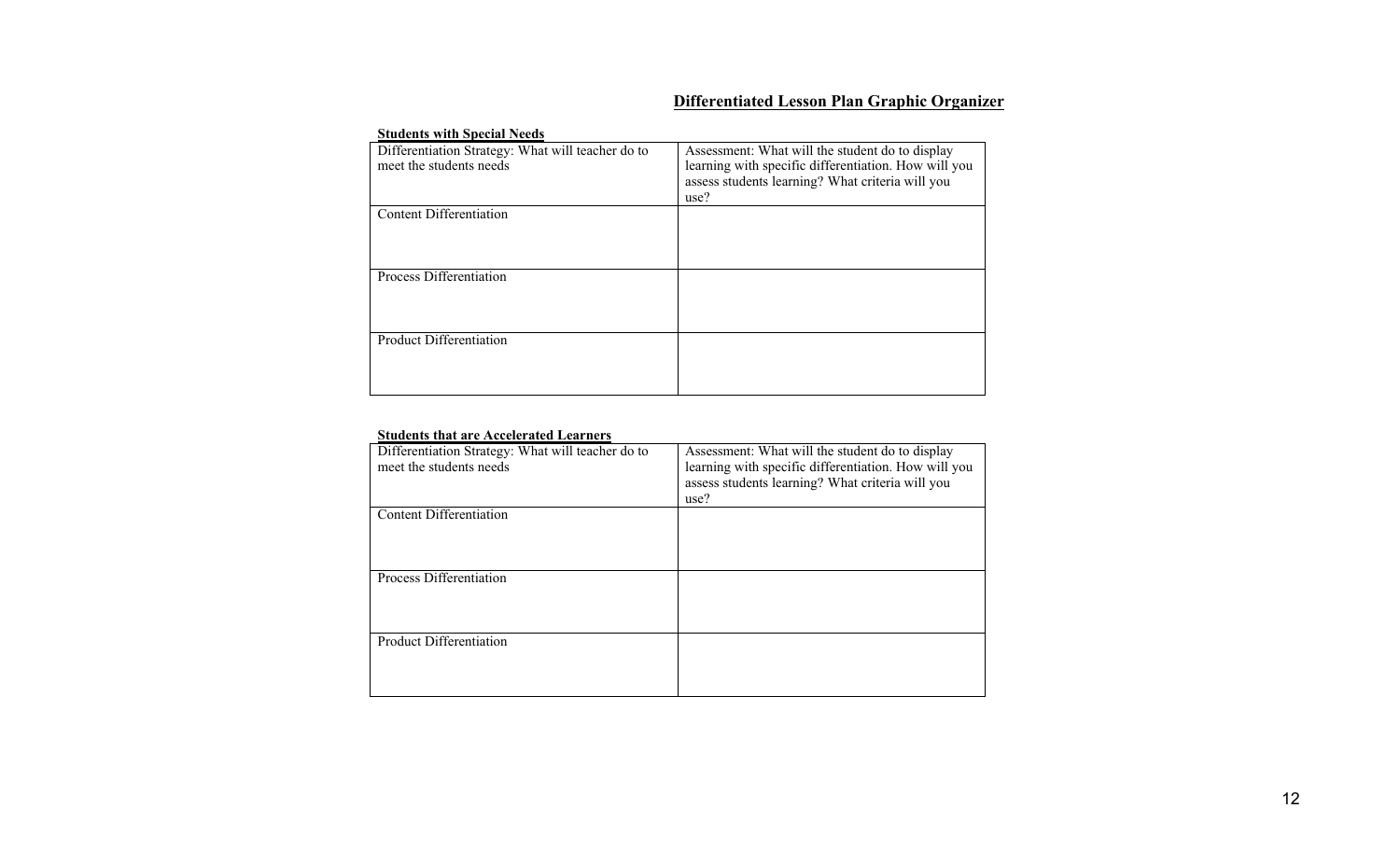## **Students Learning English - Beginning Level**

| Differentiation Strategy: What will teacher do to<br>meet the students needs | Assessment: What will the student do to display<br>learning with specific differentiation. How will you<br>assess students learning? What criteria will you<br>use? |
|------------------------------------------------------------------------------|---------------------------------------------------------------------------------------------------------------------------------------------------------------------|
| Content Differentiation                                                      |                                                                                                                                                                     |
| Process Differentiation                                                      |                                                                                                                                                                     |
| <b>Product Differentiation</b>                                               |                                                                                                                                                                     |

## **Students Learning English – Intermediate Level**

| Differentiation Strategy: What will teacher do to<br>meet the students needs | Assessment: What will the student do to display<br>learning with specific differentiation. How will you<br>assess students learning? What criteria will you<br>use? |
|------------------------------------------------------------------------------|---------------------------------------------------------------------------------------------------------------------------------------------------------------------|
| <b>Content Differentiation</b>                                               |                                                                                                                                                                     |
| Process Differentiation                                                      |                                                                                                                                                                     |
| Product Differentiation                                                      |                                                                                                                                                                     |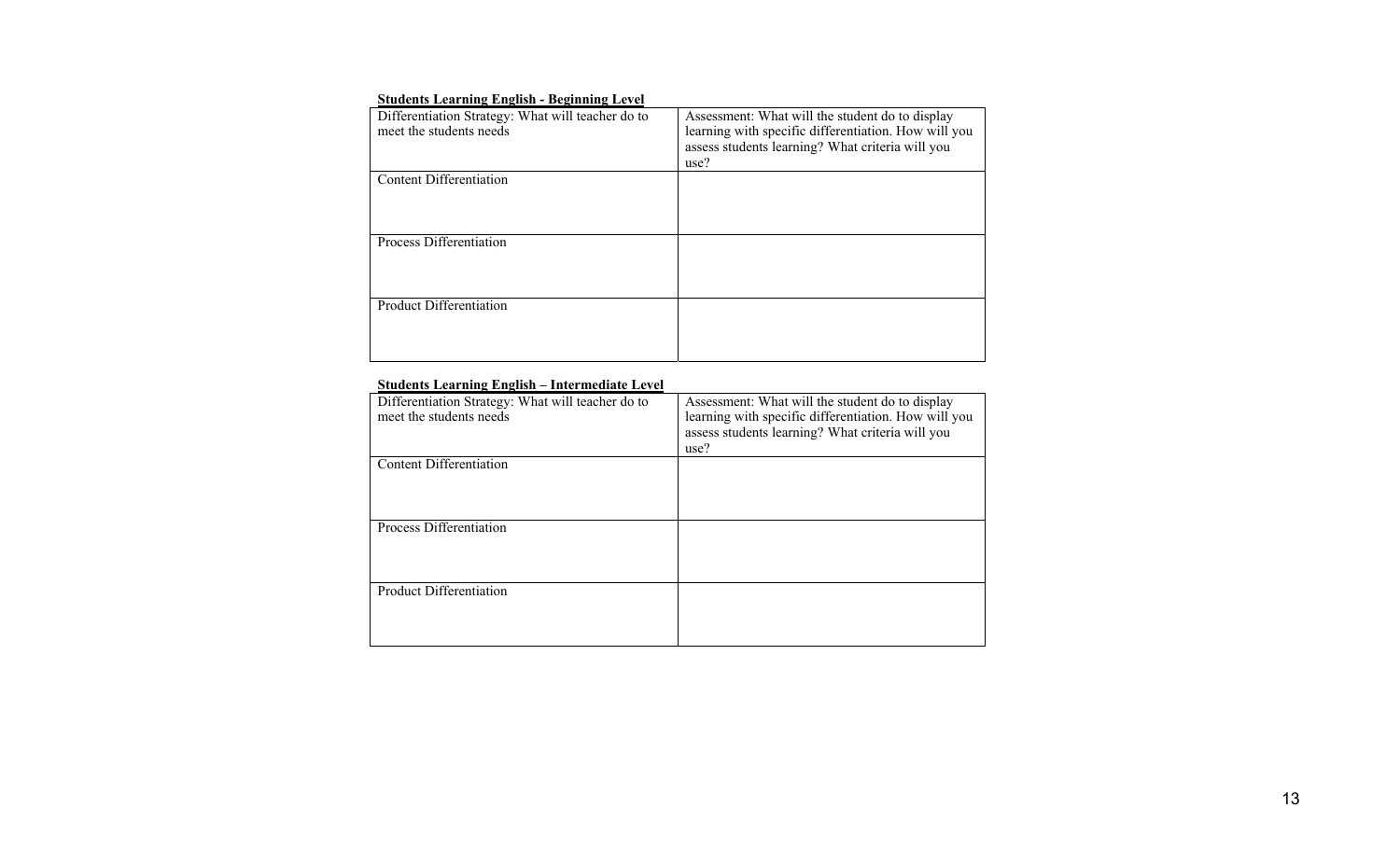| $\beta$ tuuchts Leaf hing English – Auvanceu Level    |                                                      |
|-------------------------------------------------------|------------------------------------------------------|
| Differentiation Strategy: What will the teacher do to | Assessment: What will the student do to display      |
| meet the students' needs?                             | learning with specific differentiation. How will you |
|                                                       | assess students learning? What criteria will you     |
|                                                       | use?                                                 |
| Content Differentiation                               |                                                      |
|                                                       |                                                      |
|                                                       |                                                      |
|                                                       |                                                      |
| Process Differentiation                               |                                                      |
|                                                       |                                                      |
|                                                       |                                                      |
|                                                       |                                                      |
| <b>Product Differentiation</b>                        |                                                      |
|                                                       |                                                      |
|                                                       |                                                      |

## **Students Learning English – Advanced Level**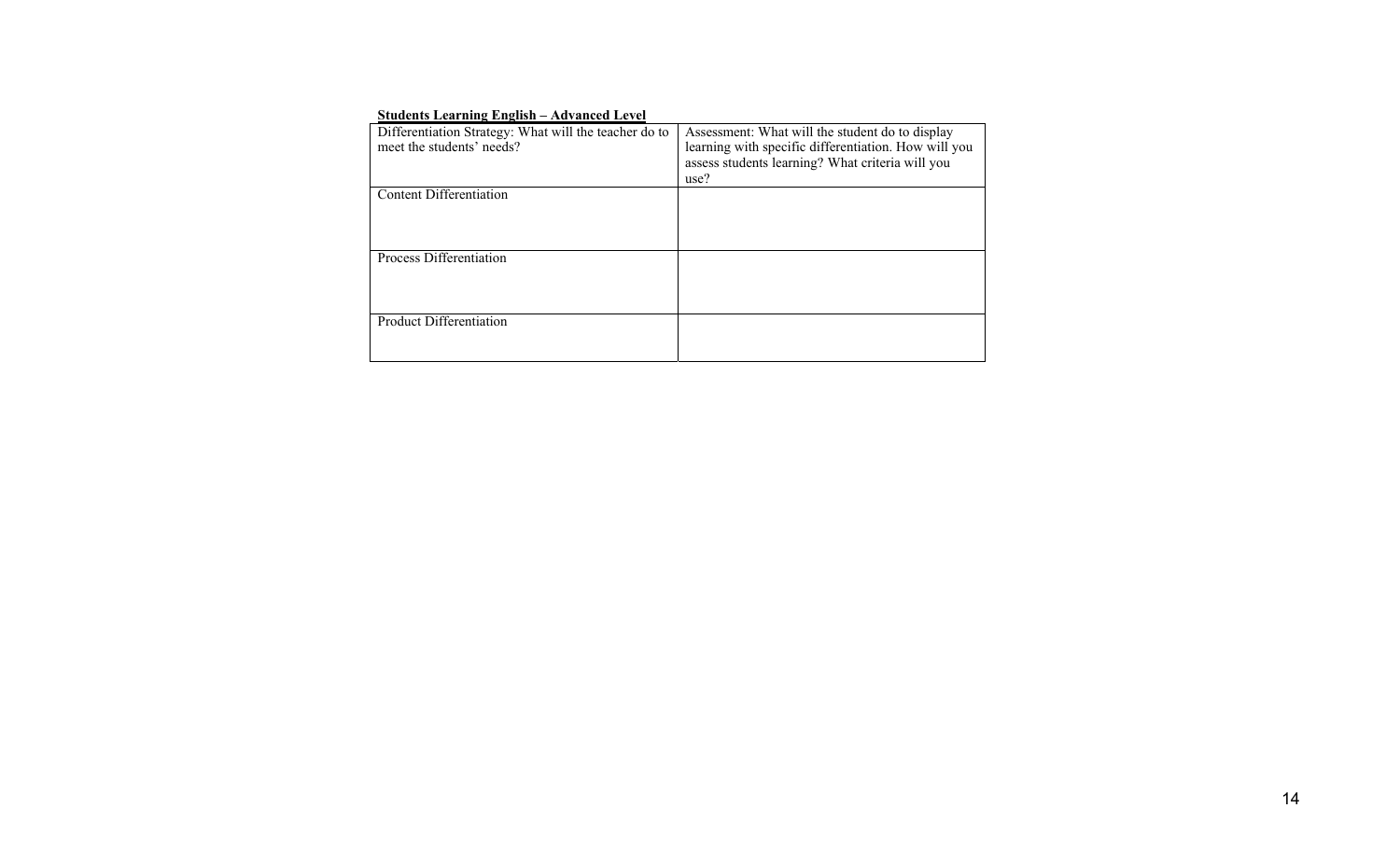| <b>Differentiated Lesson Plan Rubric</b> |
|------------------------------------------|
|------------------------------------------|

|                                   | Beginning to Meet     | Approaching            | MeetsExpectation                | Total  |
|-----------------------------------|-----------------------|------------------------|---------------------------------|--------|
| Elements                          | Expectations          | Expectations           |                                 | Points |
|                                   | 1 point               | 1.5 points             | 2 points                        |        |
| <b>Facts About Learners</b>       | Identify number of    | & describe each        | $&$ identify the                |        |
|                                   | students that are     | students' readiness    | students                        |        |
|                                   | learning English,     | range (skills,         | educational                     |        |
|                                   | students that are     | reading, thinking $\&$ | implications based              |        |
|                                   | accelerated, and      | information),          | on their label and              |        |
|                                   | students with         | learning profiles,     | their readiness                 |        |
|                                   | special ed. labels    | interests, talents,    | range, learning                 |        |
|                                   | under IDEA &/or       | and culture            | profiles, interests,            |        |
|                                   | <b>ADA</b>            |                        | talents, and culture            |        |
| <b>Content Differentiation:</b>   | 1-2 modifications     | 3-4 modifications      | 5 or more                       |        |
| modifications for                 | for $1-50\%$ of       | for 51-74% of          | modifications for<br>75-100% of |        |
| curriculum, materials &           | students              | students               | students                        |        |
| goals<br>Process Differentiation: | 1-2 modifications     | 3-4 modifications      | 5 or more                       |        |
| modifications for                 | for 1-50% of          | for 51-74% of          | modifications for               |        |
| teaching/learning process         | students              | students               | 75-100% of                      |        |
| (include environment and          |                       |                        | students                        |        |
| management                        |                       |                        |                                 |        |
| considerations)                   |                       |                        |                                 |        |
| Product Differentiation:          | 1-2 modifications     | 3-4 modifications      | 5 or more                       |        |
| modifications for                 | for $1-50\%$ of       | for 51-74% of          | modifications for               |        |
| assessment                        | students              | students               | 75-100% of                      |        |
|                                   |                       |                        | students                        |        |
| Differentiation                   | Differentiations      | Differentiation is     | Differentiation                 |        |
| Implementation                    | provided for some     | used in a way that     | strategies are                  |        |
|                                   | students, but not all | highlights students'   | seamless and in                 |        |
|                                   |                       | differences and        | place for all                   |        |
|                                   |                       | does not support       | students, so that               |        |
|                                   |                       | students to feel       | students feel                   |        |
|                                   |                       | important and          | important and                   |        |
|                                   |                       | valuable members       | valuable members                |        |
|                                   |                       | of community           | of the community                |        |
| <b>Total Points</b>               |                       |                        |                                 | /10    |
|                                   |                       |                        |                                 |        |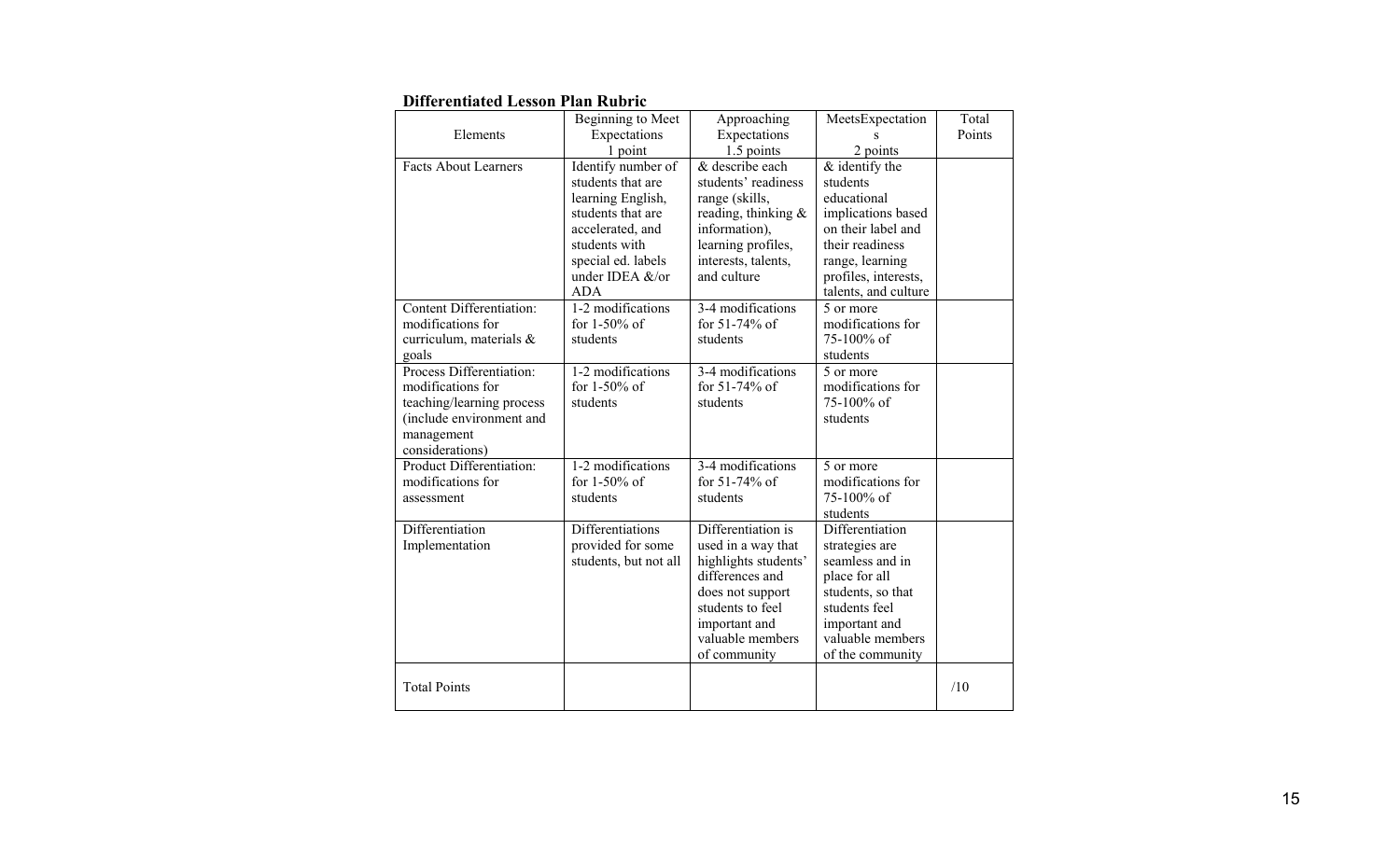# **Universal Backwards Lesson Design**

|                                | WHAT?                                                                                                                                                                                                                                                                                                                                                                                                                                                                                                                                                                                        |  |  |  |  |
|--------------------------------|----------------------------------------------------------------------------------------------------------------------------------------------------------------------------------------------------------------------------------------------------------------------------------------------------------------------------------------------------------------------------------------------------------------------------------------------------------------------------------------------------------------------------------------------------------------------------------------------|--|--|--|--|
| <b>BEFORE</b><br><b>LESSON</b> | Facts about the learner<br>Content/Context<br>Product/Assessment<br>$\bullet$<br>Management/Discipline considerations                                                                                                                                                                                                                                                                                                                                                                                                                                                                        |  |  |  |  |
|                                | I<br>N<br>T<br>Anticipatory set<br>$\Omega$                                                                                                                                                                                                                                                                                                                                                                                                                                                                                                                                                  |  |  |  |  |
| <b>DURING</b><br><b>LESSON</b> | Teacher Input<br>Direct Instruction<br>$\Omega$<br>Modeling<br>$\circ$<br>Exemplars/Non-Exemplars<br>Demonstration<br>T<br>H<br>Guided Practice/Progress Modeling<br>$\mathbf R$<br>Scaffolds and Supports<br>$\circ$<br>$\overline{O}$<br>Monitor and Adjust, if needed<br>$\circ$<br>$\mathbf U$<br>Check for understanding<br>$\circ$<br>G<br>H<br><b>Independent Practice/Formative Assessment</b><br><b>Benchmark Criteria for Assessment</b><br>$\Omega$<br><b>Closure/Summative Assessment</b><br>Students summarize learning<br>$\circ$<br>Check that objectives were met<br>$\circ$ |  |  |  |  |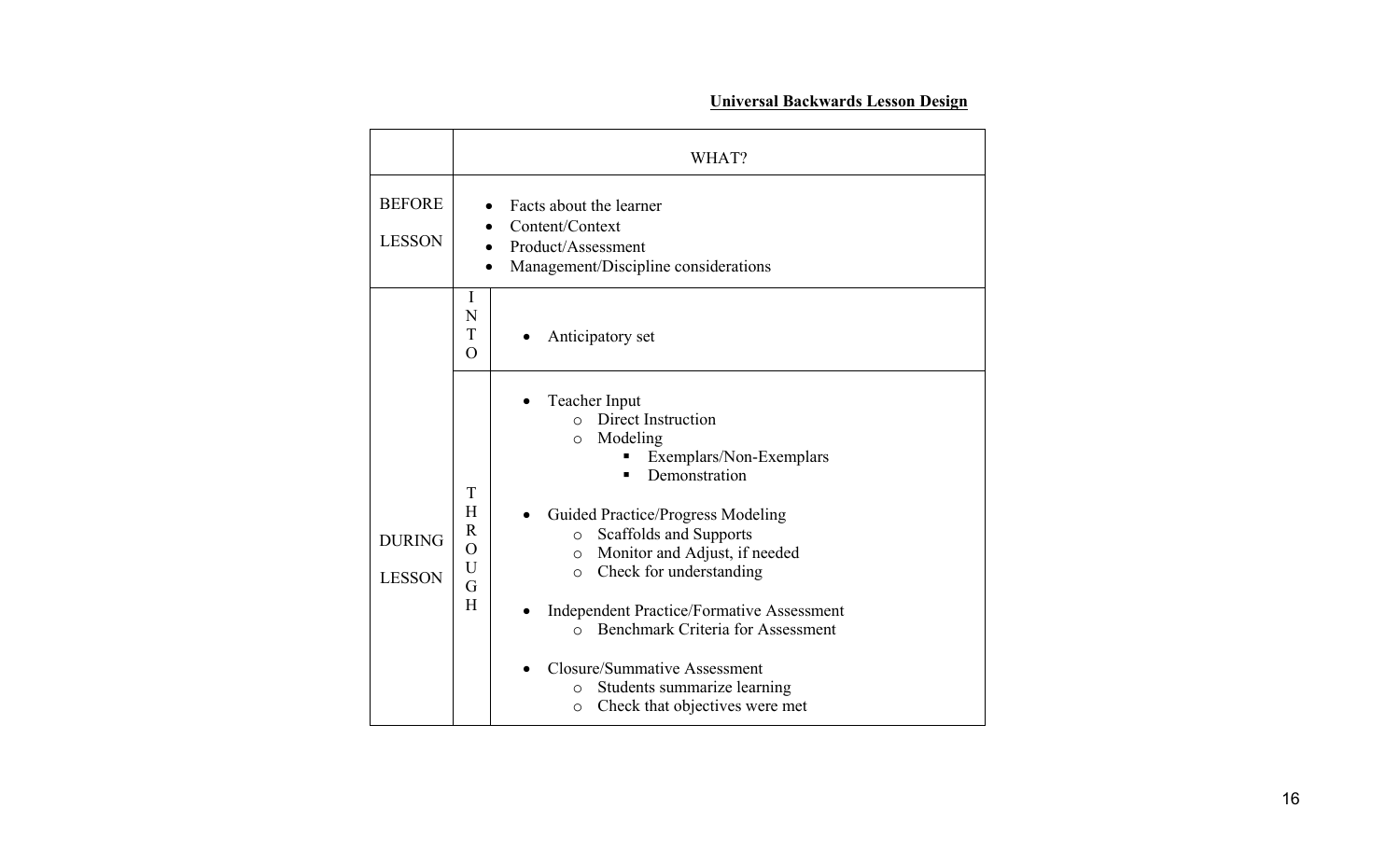|                               | B<br>E<br>Y<br>$\mathcal{O}$<br>N<br>D | Transfer<br>$\bullet$<br><b>Extension Activities</b><br>$\bigcirc$<br><b>Research Projects</b><br>$\blacksquare$<br>Home Fun<br>п.<br>• Enrichment Activities |
|-------------------------------|----------------------------------------|---------------------------------------------------------------------------------------------------------------------------------------------------------------|
| <b>AFTER</b><br><b>LESSON</b> |                                        | Reflection<br>$\bullet$<br>Successes to repeat<br>$\circ$<br>Revisions to make<br>$\Omega$                                                                    |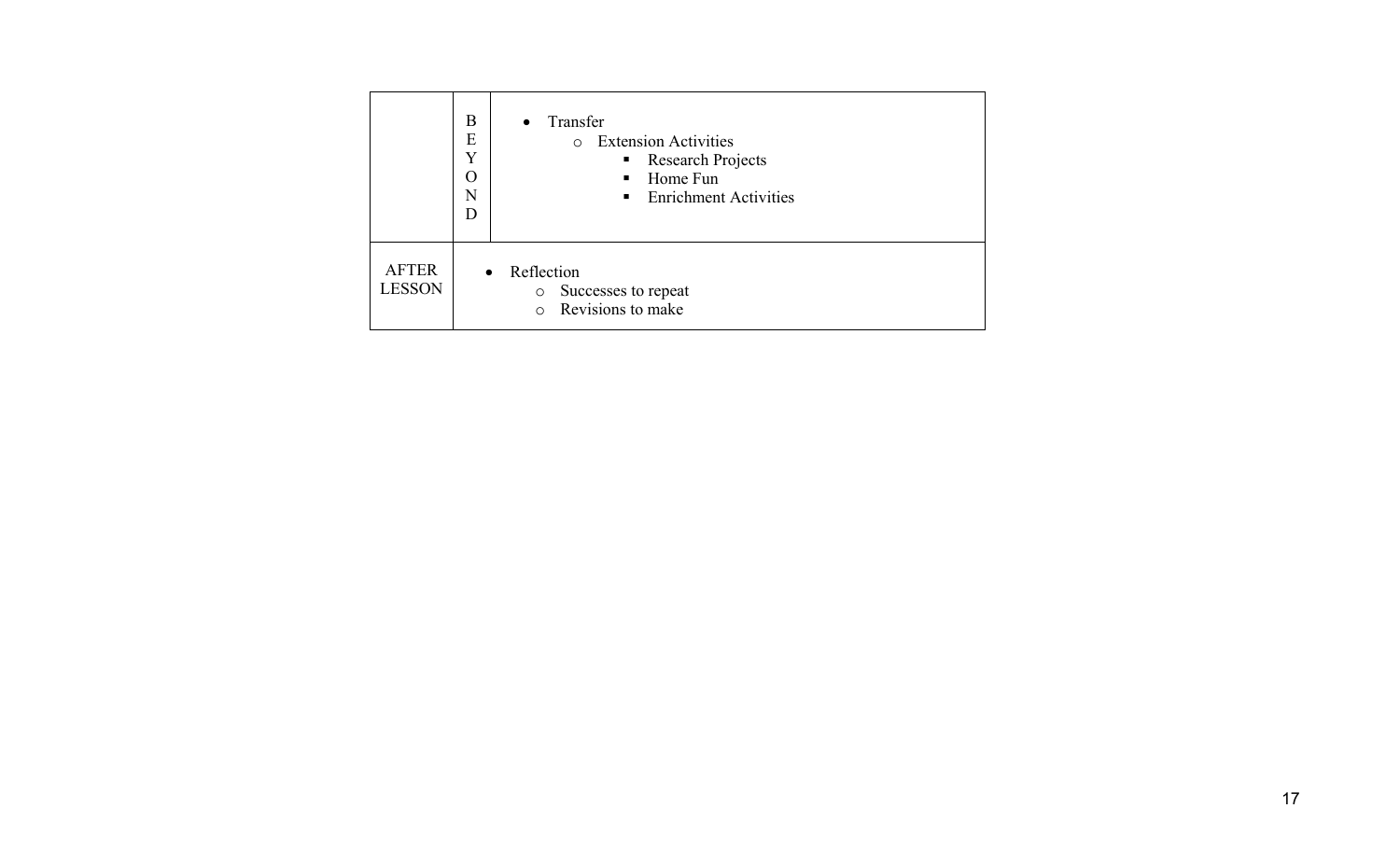## **Lesson Plan Format**

#### **I.CONSIDERATIONS BEFORE THE LESSON**

#### **Facts about the Learners**

Who are my students and how do they learn? What forms of communication do my students use?

## **Content/Context**

Content area(s) or discipline(s) Grade level(s) Content standards addressed Lesson's Objectives

Prior knowledge and skills

## **Product/Assessments**

In what varied authentic ways will students demonstrate accomplishment of the objectives? What criteria will you use to judge students' success for each objective?

## **Management/Discipline Considerations**

What materials and resources are needed? How will you incorporate technology? How will you handle the room arrangement? How will you handle student grouping? How will you handle student transitions and misbehavior?

## **II. OPENING THE LESSON/** *INTO*

Anticipatory Set - How will you motivate and focus students?

## **III. PROCESS/STEPS OF INTRUCTION/** *THROUGH*

## **A. Teacher Input**

- 1. How will you describe and model skills?
- 2. How will you provide examples and non-examples?
- 3. How will teach to the objective(s)?
- 4. How will you actively involve all students?
- 5. What will the teacher do?
- 6. What will the student do?

#### **B. Guided Practice**

- 1. How will students practice alone?
- 2. How will you check for understanding?
- 3. What will your interventions consist of if the objectives are not being met?

## **C. Independent Practice/Formative Assessment**

What benchmark criteria will you look for to assess if students are meeting the objectives?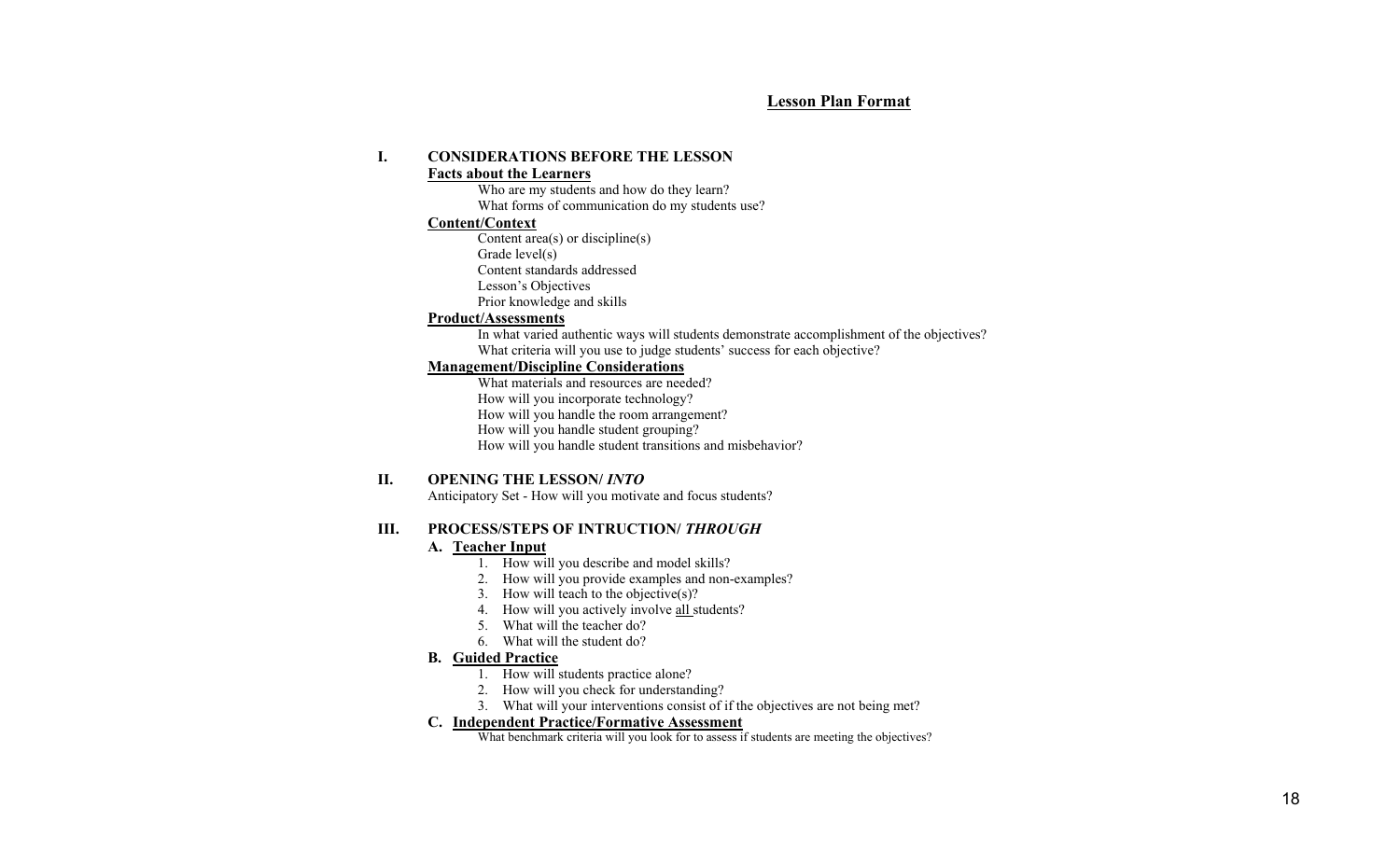## **D. Closure/Summative Assessment**

 How will you have students summarize their learning? How will you assess students have met the objectives?

## **IV. AFTER THE LESSON/***BEYOND*

## **A. Transfer**

How will your structure opportunities for students to continue practice and transfer learning?

## **B. Reflection**

- 1. What went well in the lesson and was it relevant and worthwhile?
- 1. What evidence do you have that the lesson went well?
- 2. What changes will you make to enhance learning?
- 3. What benefits do these changes have for the students and your effectiveness as a teacher?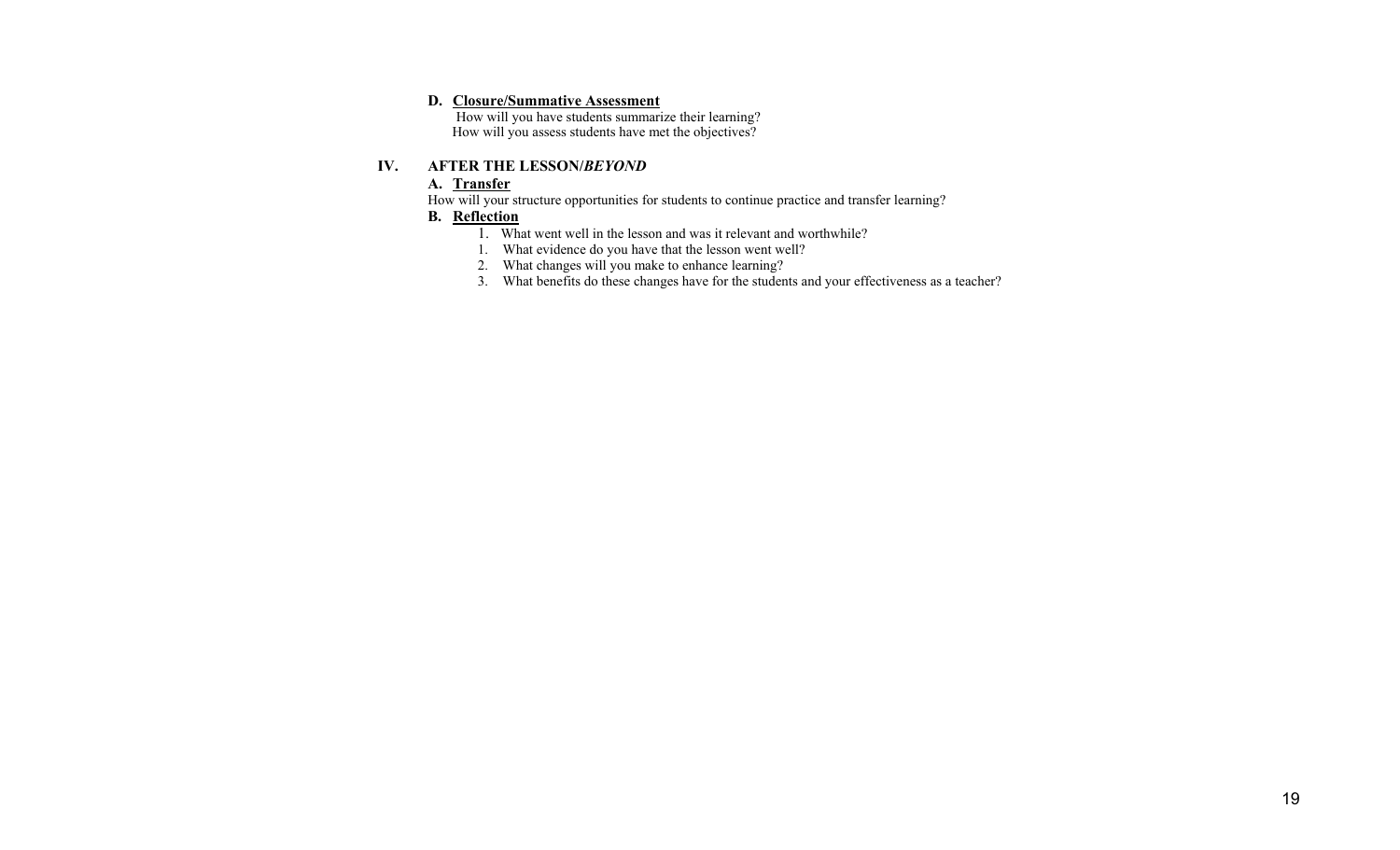| <b>Learner Objectives:</b> | Knowledge and skill in conducting and participating in the Student Study Team general<br>education pre-referral process                                                                                               |
|----------------------------|-----------------------------------------------------------------------------------------------------------------------------------------------------------------------------------------------------------------------|
| Assessment:                | Teacher candidates apply their knowledge of the SST processes for avoiding special<br>education referral by participating in a simulation of an SST meeting regarding a child<br>with a selected classroom challenge. |
|                            | Teacher candidates create an annotated bibliography of articles and Web sites that provide<br>information about the student's challenge and strategies for supporting the student to be<br>successful in the class    |

| Resource(s):                   | Title and necessary information:                                                                                                                                                                                                                                                                           |
|--------------------------------|------------------------------------------------------------------------------------------------------------------------------------------------------------------------------------------------------------------------------------------------------------------------------------------------------------|
| Textbook/pages                 | Choate, J.S. (2000) Successful inclusive teaching: Proven ways to detect and correct<br>special needs $(3rd$ ed.), pp 1-17. Boston: Allyn & Bacon. (ISBN 0-205-30621-7)<br>Chapter 16                                                                                                                      |
| Supplemental Print<br>Material | SST Lecturette by Jacqueline Thousand, Professor, CSUSM, College of Education                                                                                                                                                                                                                              |
| Video/segment                  | Video Segment #1 "Promoting Success for All Students" The Inclusion Series (1998)<br>Weland Prods/KCET and Allyn & Bacon. (ISBN 0-205-29111-2)<br>Video Segment #3 "Working Together – The Collaborative Process" The Inclusion Series<br>(1998) Weland Prods/KCET and Allyn & Bacon. (ISBN 0-205-29111-2) |

## **TASK AND GUIDELINES**

## **Context**

The Student Study Team (SST) process is a general education function and general education teacher responsibility. It is a state-mandated prevention and intervention process and structure that must exist at every California school. The SST process is designed to address students' learning needs PRIOR to even thinking about referral for special education assessment. Some disabilities are more obvious and present themselves prior to school entry. Other high incident disabilities such as learning disabilities (e.g., language, mathematics, written expression) often develop in response to academic demands. Further, there are a great many children without disabilities who struggle in school because English is not their first language or because the instructional approaches used by their teachers do not match their learning styles (i.e., preferred areas of Multiple Intelligences). Most students respond positively when their classroom teachers seeks ideas and support from professional peers through the SST process.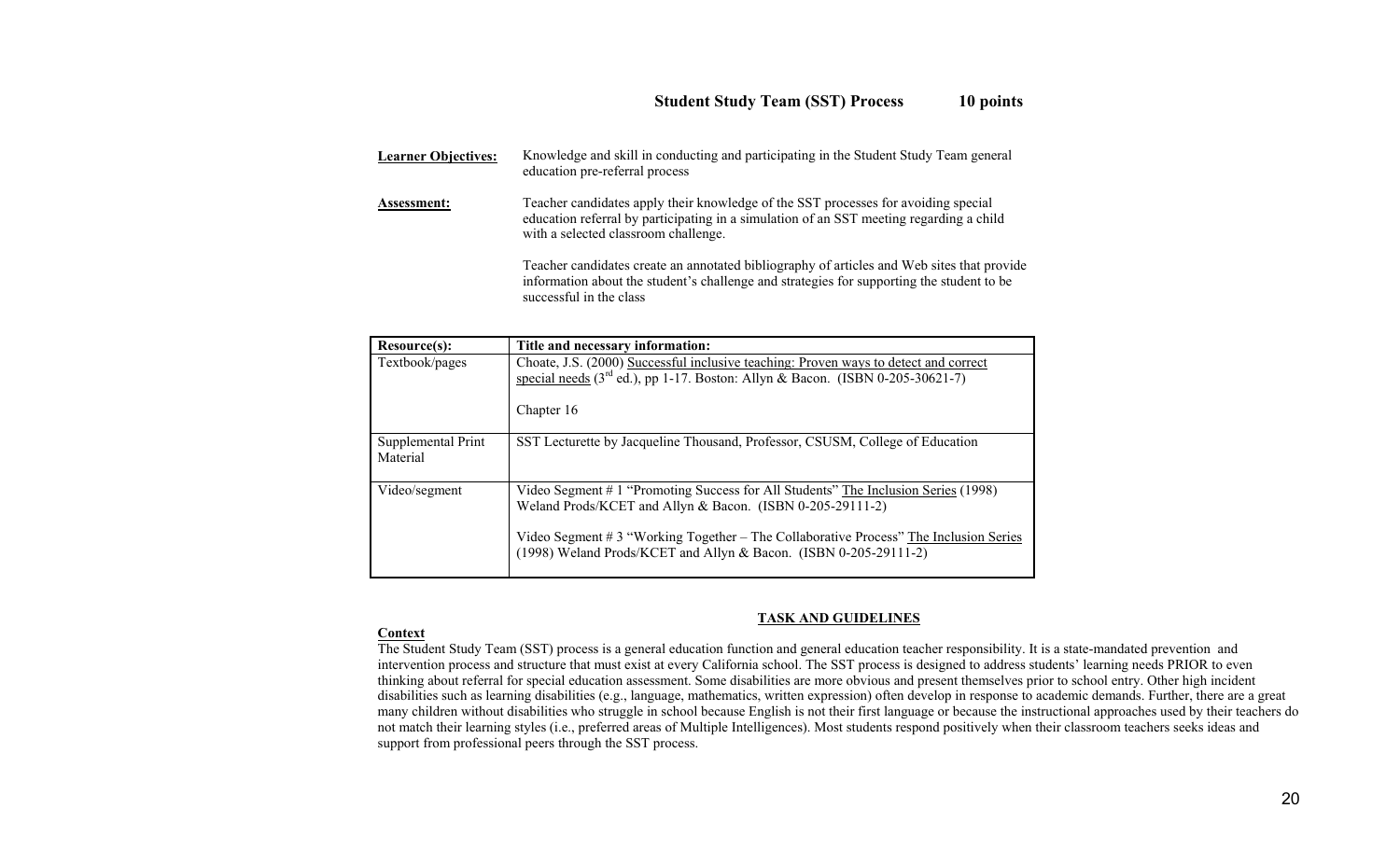## **Objectives**

The objectives of having you participate in a mock SST meeting are to give you the opportunity to:

- demonstrate effective use of the SST model
- •demonstrate the various roles of the SST members
- •examine support options for students based upon their unique individual characteristics
- •demonstrate the use of prereferral strategies as the preferred response (over formal special education referral) to resolve problems
- clarify the initial procedures involved in identifying students for special education support

## **Preparation**

- Read the SST Lecturette and Chapter 16 of Choate.
- Visit a Web site that you find
- Watch the video segments #1 and #3 of the Inclusion Series that models the SST process and the elements of effective collaborative teaming.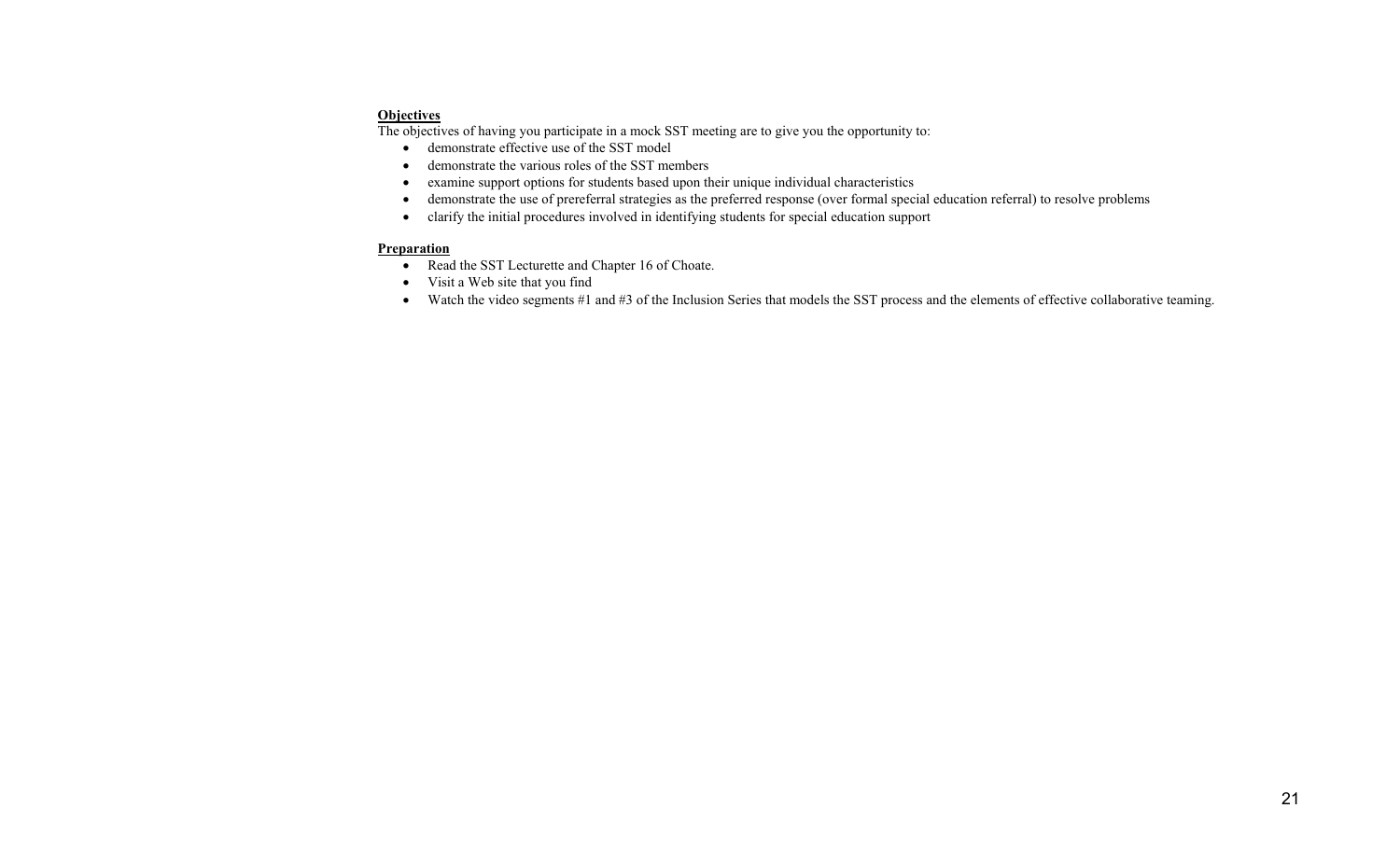#### **Assignment Description**

Each class member will be assigned to an SST team of 5 members. Each member of the group will fulfill one of the following roles and the corresponding assigned tasks. Each member will participate in a SST roleplay. Each student will write up a reflection on their group experience.

| Roles                  | Tasks                    |
|------------------------|--------------------------|
| PREVIOUS TEACHER       | DATA SHEET/SUMMARY SHEET |
| <b>PARENT</b>          | DATA SHEET/SUMMARY SHEET |
| <b>CURRENT TEACHER</b> | DATA SHEET/SUMMARY SHEET |
| RESOURCE SPECIALIST    | DATA SHEET/SUMMARY SHEET |
| ADMINISTRATOR          | DATA SHEET/SUMMARY SHEET |

### **The Tasks:**

- Complete a data sheet of observed characteristics of the student's behavior and learning or behavioral challenges, how the child's characteristics affect school performance, and possible strategies for supporting the student.
- •Complete the SST Summary Sheet with each column filled out in items that will be covered in the of SST role play
- $\bullet$ Answer guiding questions provided
- • On your own, find two annotated bibliographies per team member of articles and/or web sites that provide information about the challenging student characteristic and strategies for supporting the student. Each annotation is to include a starting paragraph the briefly summarizes the article. A second paragraph will summarize your reaction (e.g., interesting new information, conflicting perspectives, challenging point) to the article. Use APA format in referencing the article or web site.
- $\bullet$  After completing the inclass SST roleplay and discussion, go to your electronic portfolio and write a response to theses prompts:
	- Articulate the rationale for inclusive educational opportunities for all students.
	- •What were the strengths and needs of the student you had an SST meeting for?
	- •What principles of universal design guided the groups decision for differentiating instruction?
	- •What strategies were identified to support the student? Provide examples of natural peer supports (e.g., partner learning, peer tutoring, classroom meetings), collaborative teaching and learning methods, and other appropriate materials and technologies (including assistive technologies) to a) create a caring classroom community in which students value one another's differences, b) develop the social competence of and relationships among class members, and c) meet the educational and social/emotional needs of the student.
	- •Describe what your role will be at future SST meetings?
	- •How will you prepare for SST meetings?
	- •What was useful about this experience?
	- •How will this experience inform your teaching?

## For further reading:

Kluth, P., Villa, R., & Thousand, J. (Dec. 2001/Jan 2002) 'Our school doesn't offer inclusion' and other legal blunders. Educational Leadership, 59 (4), 24 – 27.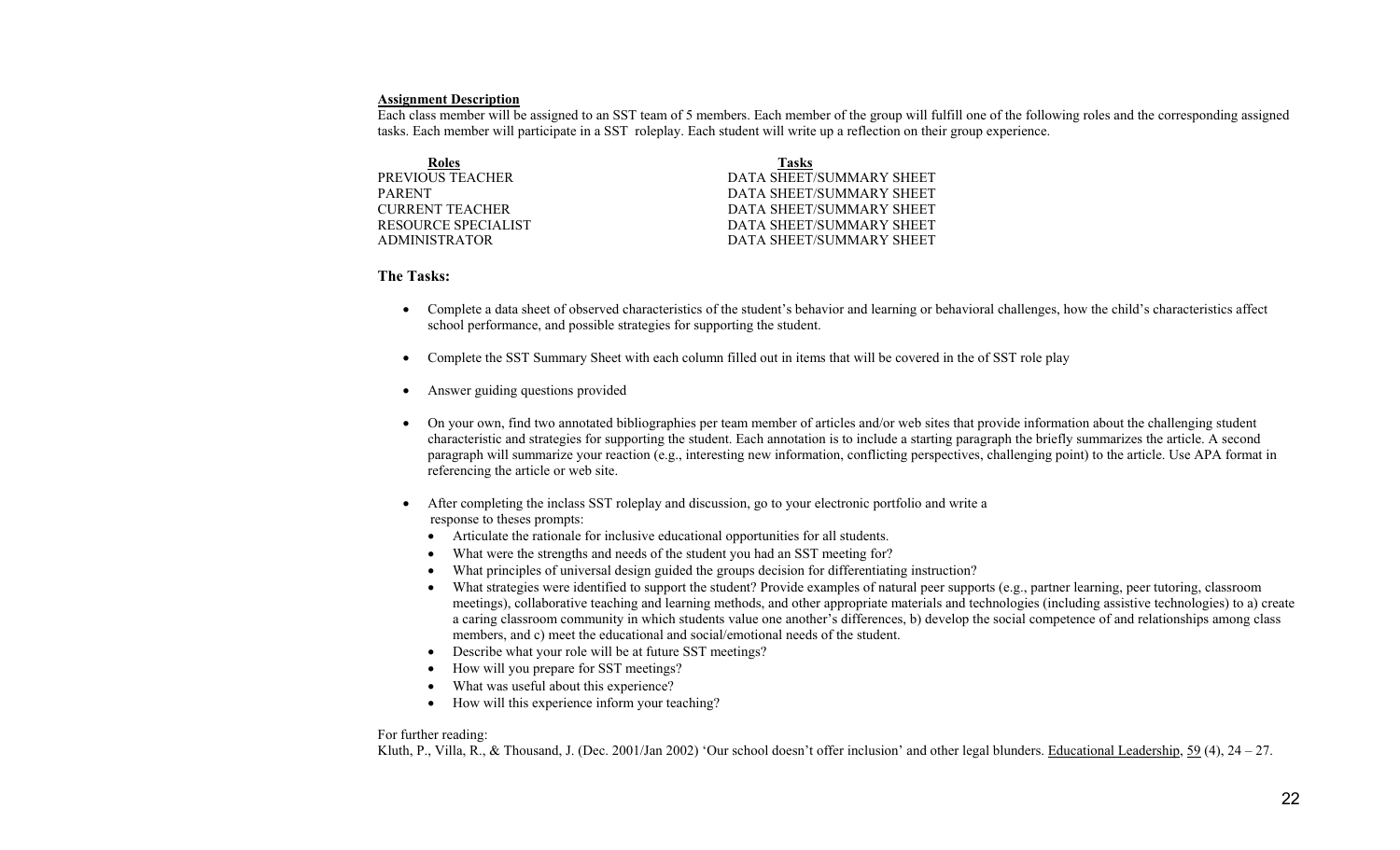| <b>SST Summary Form</b> |                 |                                    |                                                  |                            |                                                              |                |                      |
|-------------------------|-----------------|------------------------------------|--------------------------------------------------|----------------------------|--------------------------------------------------------------|----------------|----------------------|
|                         |                 | Teacher <b>Example 2018</b>        |                                                  | School <b>Example 2018</b> |                                                              |                |                      |
|                         |                 |                                    |                                                  |                            |                                                              |                |                      |
|                         |                 | Student                            |                                                  |                            |                                                              |                |                      |
|                         |                 |                                    | Primary Language Grade DOB Parents M F           |                            |                                                              |                |                      |
| <b>STRENGTHS</b>        | <b>CONCERNS</b> | <b>KNOWN</b><br><b>INFORMATION</b> | <b>KNOWN</b><br><b>MODIFICATION</b><br>$S (+/-)$ | <b>QUESTIONS</b>           | <b>STRAT</b><br>$\rm EGIES/$<br><b>BRAIN</b><br><b>STORM</b> | <b>ACTIONS</b> | WHO/<br><b>WHEN</b>  |
|                         |                 |                                    |                                                  |                            |                                                              |                |                      |
|                         |                 |                                    |                                                  |                            |                                                              |                |                      |
|                         |                 |                                    |                                                  |                            |                                                              |                |                      |
|                         |                 |                                    |                                                  |                            |                                                              |                |                      |
|                         |                 |                                    |                                                  |                            |                                                              |                |                      |
|                         |                 |                                    |                                                  |                            |                                                              |                |                      |
|                         |                 |                                    |                                                  |                            |                                                              |                | Follow<br>Up<br>Date |
|                         |                 |                                    |                                                  |                            |                                                              |                |                      |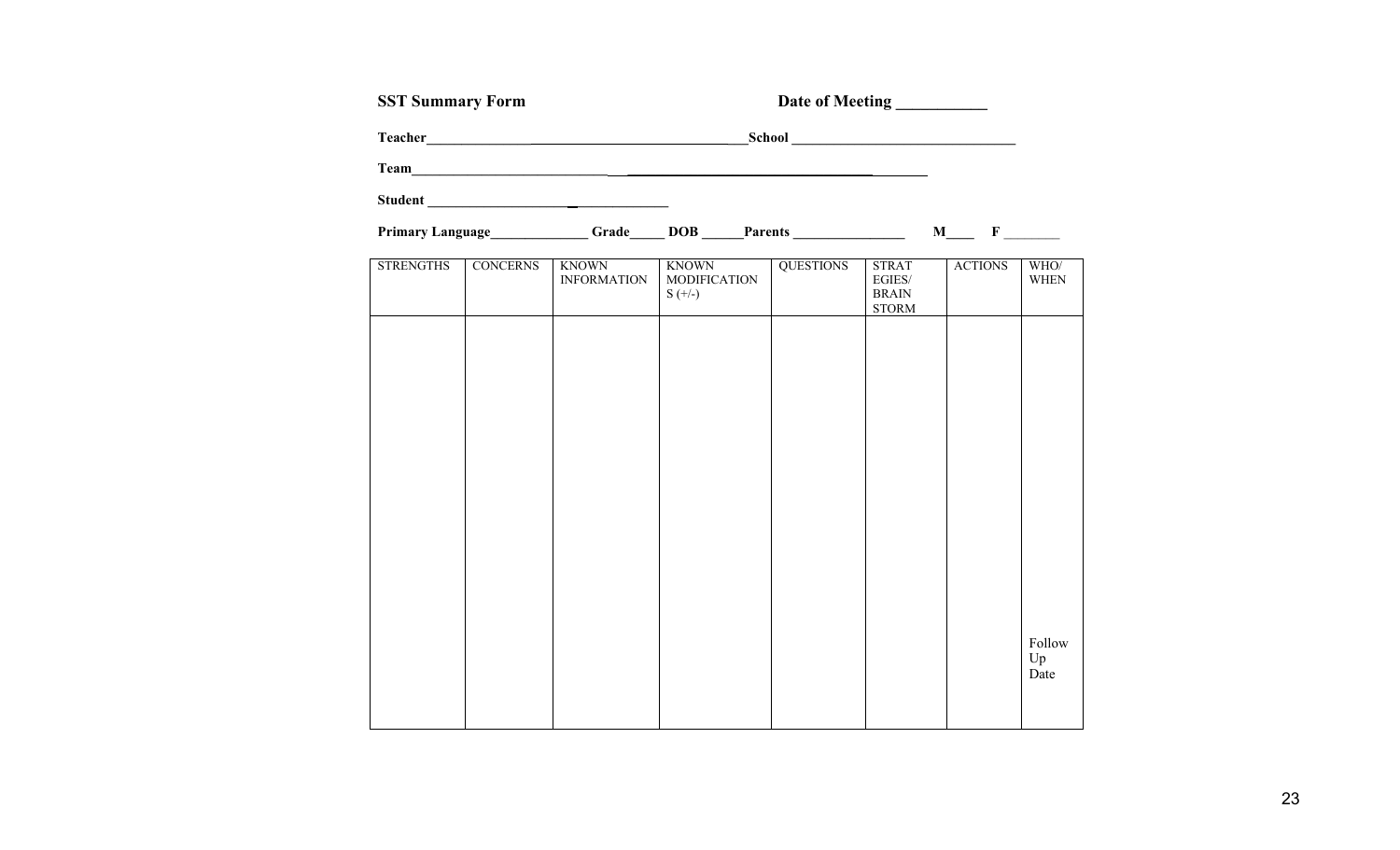## **Student Study Team (SST) Simulation Rubric for In class Activity**

(This will not be graded, but it can be a great tool to initiate class discussion of the success of the SST meeting.)

|                                                                                                                          | Developing<br><b>Meets Expectations</b><br><b>Exceeds Expectations</b>                          |                                                                                                                                                 |                                                                                                                                                                                                 |              |
|--------------------------------------------------------------------------------------------------------------------------|-------------------------------------------------------------------------------------------------|-------------------------------------------------------------------------------------------------------------------------------------------------|-------------------------------------------------------------------------------------------------------------------------------------------------------------------------------------------------|--------------|
| <b>Element</b>                                                                                                           |                                                                                                 |                                                                                                                                                 |                                                                                                                                                                                                 | <b>Total</b> |
| <b>Know School Families</b><br>(Student Data Sheet,<br><b>Intervention Plan and</b><br><b>Meeting Interactions)</b>      | No indication<br>that the school<br>took the time<br>to know the<br>family and<br>their needs.  | Some of the needs of the<br>family were understood,<br>i.e. family members,<br>language, literacy, family<br>dynamics.                          | There is a description of the<br>family (in Data Sheet) and the<br>family's needs are taken into<br>consideration in planning the<br>student's intervention plan.                               |              |
| <b>Knows Student</b><br>(As Indicated on Student<br>Data Sheet, Intervention<br><b>Plan and Meeting</b><br>Interactions) | Some of the<br>student's<br>strengths,<br>needs.<br>language, and<br>culture are<br>understood. | The student's strengths,<br>needs, language, and<br>culture are understood<br>and addressed in plan.                                            | The student's strengths, needs,<br>language, and culture are<br>understood so well that the team<br>can incorporate the child's life<br>outside of school into the plan.                        |              |
| Development of<br><b>Interventions</b>                                                                                   | The<br>intervention<br>plan is brief<br>and vague.                                              | The intervention plan<br>demonstrates an<br>understanding of the<br>student's uniqueness and<br>addresses the student's<br>strengths and needs. | The intervention plan<br>demonstrates an understanding of<br>student's uniqueness and<br>addresses the student's strengths<br>and needs for cognitive, affective<br>and psychomotor objectives. |              |
| <b>Implementation and</b><br><b>Monitoring Interventions</b>                                                             | There is no<br>clear plan how<br>interventions<br>will be<br>implemented<br>or monitored.       | There is a clear plan for<br>implementing and<br>monitoring interventions.                                                                      | There is a clear plan for<br>implementing and monitoring<br>interventions. A plan is set to<br>communicate progress of<br>interventions to all school and<br>family members.                    |              |
| <b>Use of Resources</b>                                                                                                  | No resources<br>were<br>mentioned in<br>the<br>intervention<br>plan.                            | School resources were<br>identified in the<br>intervention plan.                                                                                | School, community, and family<br>resources were considered and<br>identified in the intervention plan.                                                                                          |              |
| Continued<br>on next page                                                                                                |                                                                                                 |                                                                                                                                                 |                                                                                                                                                                                                 |              |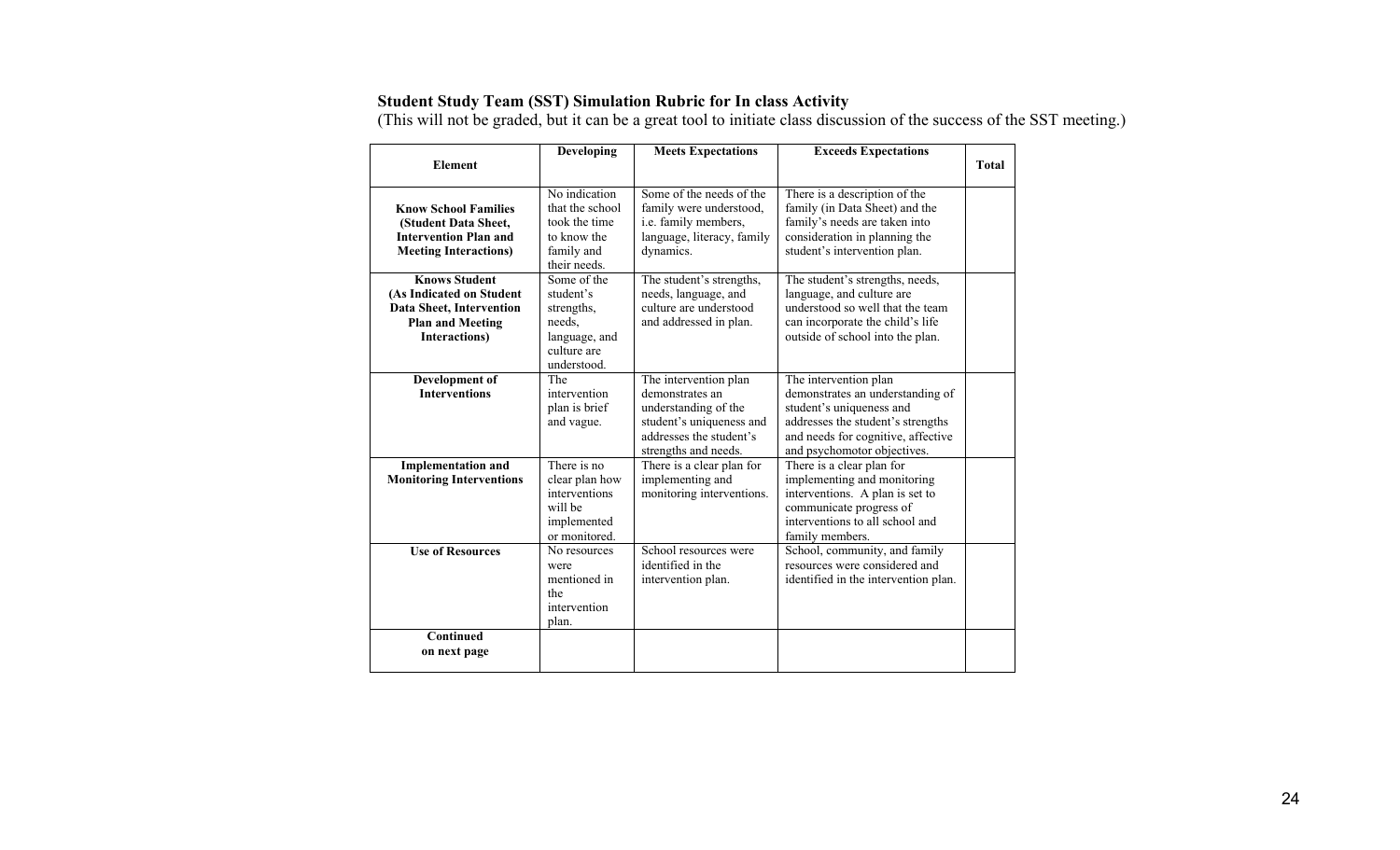|                                                                                                                                                                                                                                             | Developing                                                                                                                                  | <b>Meets Expectations</b>                                                                                                                                                                                                   | <b>Exceeds Expectations</b>                                                                                                                                                                                                                                                |              |
|---------------------------------------------------------------------------------------------------------------------------------------------------------------------------------------------------------------------------------------------|---------------------------------------------------------------------------------------------------------------------------------------------|-----------------------------------------------------------------------------------------------------------------------------------------------------------------------------------------------------------------------------|----------------------------------------------------------------------------------------------------------------------------------------------------------------------------------------------------------------------------------------------------------------------------|--------------|
| <b>Element</b>                                                                                                                                                                                                                              |                                                                                                                                             |                                                                                                                                                                                                                             |                                                                                                                                                                                                                                                                            | <b>Total</b> |
|                                                                                                                                                                                                                                             |                                                                                                                                             |                                                                                                                                                                                                                             |                                                                                                                                                                                                                                                                            |              |
| <b>Role Representations</b>                                                                                                                                                                                                                 | Minimum of 5<br>SST roles were<br>represented.                                                                                              | More than 5 SST roles<br>were represented and<br>modeled the<br>responsibilities of each<br>member.                                                                                                                         | More than 5 SST roles were<br>represented with a detailed<br>description of each member in SST<br>Binder addressing relationship w/<br>student, unique talents,<br>background, interests, and<br>experiences that make this<br>individual an invaluable member<br>of team. |              |
| Facilitation                                                                                                                                                                                                                                | Facilitator<br>keeps team<br>focused on<br>student's needs<br>and developing<br>and<br>intervention<br>plan.                                | $&$ facilitator is<br>accountable for time.<br>encourages input from<br>all members, and<br>diffuses emotionally<br>charged statements,<br>making corrections non-<br>defensively.                                          | & facilitator goes above and<br>beyond to help team find win/win<br>solutions.                                                                                                                                                                                             |              |
| <b>Recording</b>                                                                                                                                                                                                                            | The recorder<br>listens<br>carefully for<br>key words and<br>ideas.<br>organizes and<br>records input<br>into<br>appropriate<br>categories. | & a visual aid is created<br>for participants to see<br>key issues for student<br>and the proposed<br>interventions. A seat<br>recorder transfers the<br>visual model to regular-<br>sized paper as a record<br>of meeting. | & the seat recorder clarifies<br>information documented on<br>regular-sized paper and how it<br>represents the visual aid and what<br>was discussed at the meeting.                                                                                                        |              |
| <b>Follow SST Steps</b>                                                                                                                                                                                                                     | 75 % of SST                                                                                                                                 | 90% of SST Summary                                                                                                                                                                                                          | 100% of SST Summary Sheet                                                                                                                                                                                                                                                  |              |
| (Student Summary Sheet &                                                                                                                                                                                                                    | Summary                                                                                                                                     | Sheet completed & all 6                                                                                                                                                                                                     | completed & all 6 steps                                                                                                                                                                                                                                                    |              |
| <b>Meeting Interactions)</b><br>1. Pre-SST intervention<br>2. SST referral<br>3. Family invited $&$ meeting<br>arranged<br>4. Team meets and follow up<br>date set<br>5. Interventions implemented<br>and monitored<br>6. Follow up meeting | Sheet<br>completed &<br>5 or less<br>SST steps<br>implemented.                                                                              | steps implemented.                                                                                                                                                                                                          | implemented.                                                                                                                                                                                                                                                               |              |
| <b>SST Binder</b>                                                                                                                                                                                                                           | Completes 4 or                                                                                                                              | Completes all 5.                                                                                                                                                                                                            | Completes all 5 with detail $\&$                                                                                                                                                                                                                                           |              |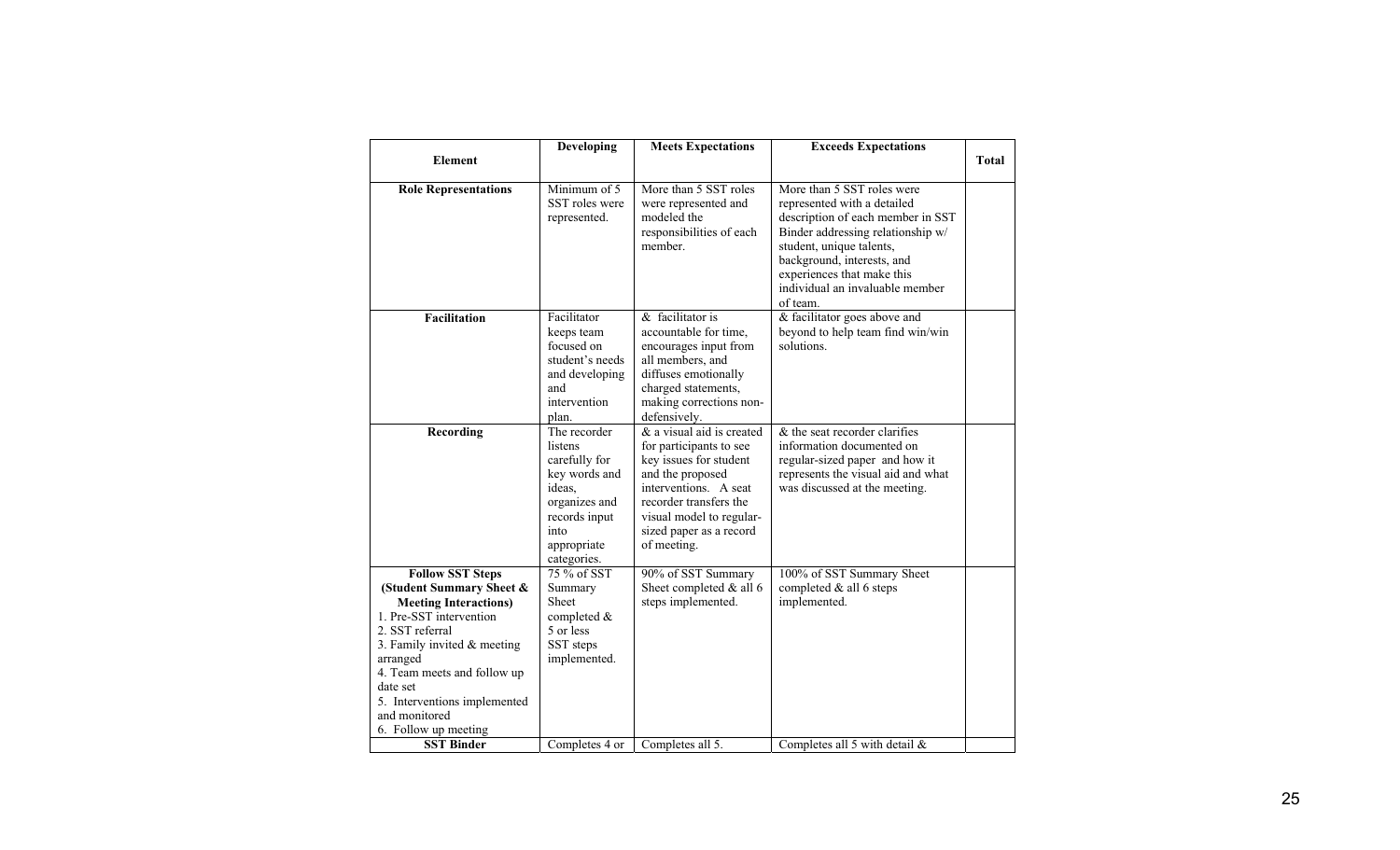| 1. SST Summary Sheet<br>2. Student Data Sheet<br>3. Binder<br>4. Cover Sheet<br>5. Annotated bibliographies for<br>each team member | less. | professionalism. |  |
|-------------------------------------------------------------------------------------------------------------------------------------|-------|------------------|--|
| Total                                                                                                                               |       |                  |  |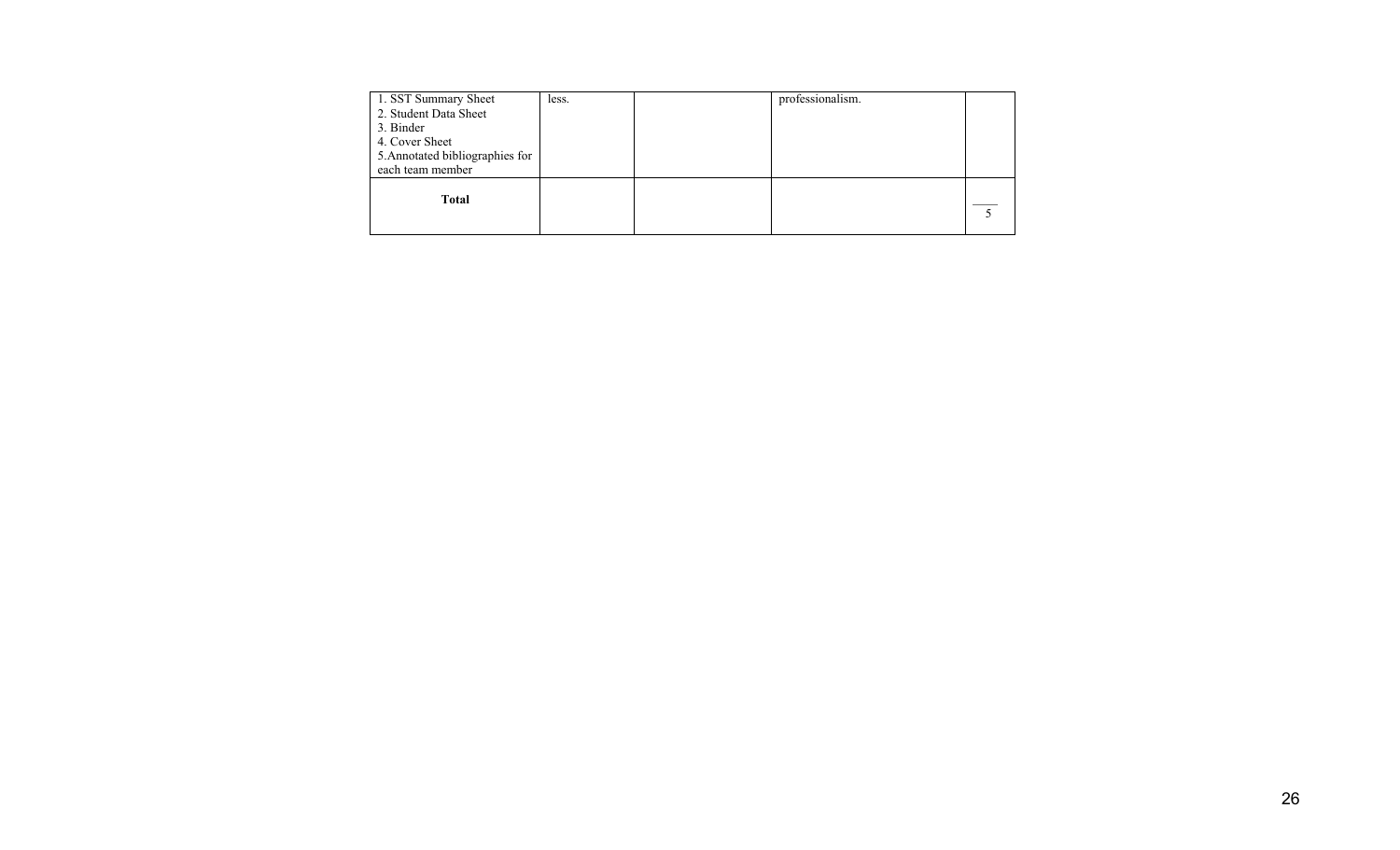SST Reflection Rubric

| Element                      | Beginning to Meet<br>Expectations<br>$0.5$ points                         | Approaching<br>Expectations<br>1.5 points                                                                                                                                | Meets Expectations<br>2 points                                                                                                                                                                                    | Total |
|------------------------------|---------------------------------------------------------------------------|--------------------------------------------------------------------------------------------------------------------------------------------------------------------------|-------------------------------------------------------------------------------------------------------------------------------------------------------------------------------------------------------------------|-------|
| <b>Content Strategies</b>    | A minimum of 1<br>content strategy was<br>described to support<br>student | A minimum of 1<br>content specific<br>strategy was<br>described to support<br>the learner taking<br>into consideration<br>the students<br>strengths and areas<br>of need | A minimum of $\overline{2}$<br>content specific<br>strategies were<br>identified with<br>consideration of the<br>students strengths,<br>needs, readiness<br>range, learning<br>profile, talents and<br>interests. |       |
| Process Strategies           | A minimum of 1<br>process strategy was<br>described to support<br>student | A minimum of 1<br>process specific<br>strategy was<br>described to support<br>the learner taking<br>into consideration<br>the students<br>strengths and areas<br>of need | A minimum of 2<br>process specific<br>strategies were<br>identified with<br>consideration of the<br>students strengths,<br>needs, readiness<br>range, learning<br>profile, talents and<br>interests.              |       |
| <b>Product Strategies</b>    | A minimum of 1<br>product strategy was<br>described to support<br>student | A minimum of 1<br>product specific<br>strategy was<br>described to support<br>the learner taking<br>into consideration<br>the students<br>strengths and areas<br>of need | A minimum of 2<br>product specific<br>strategies were<br>identified with<br>consideration of the<br>students strengths,<br>needs, readiness<br>range, learning<br>profile, talents and<br>interests.              |       |
| Your Role at SST<br>Meetings | Generally describe<br>what you will do at<br>the SST meeting              | Generally describe<br>what you will do to<br>prepare for the                                                                                                             | Describe in detail<br>what you will do to<br>prepare for the                                                                                                                                                      |       |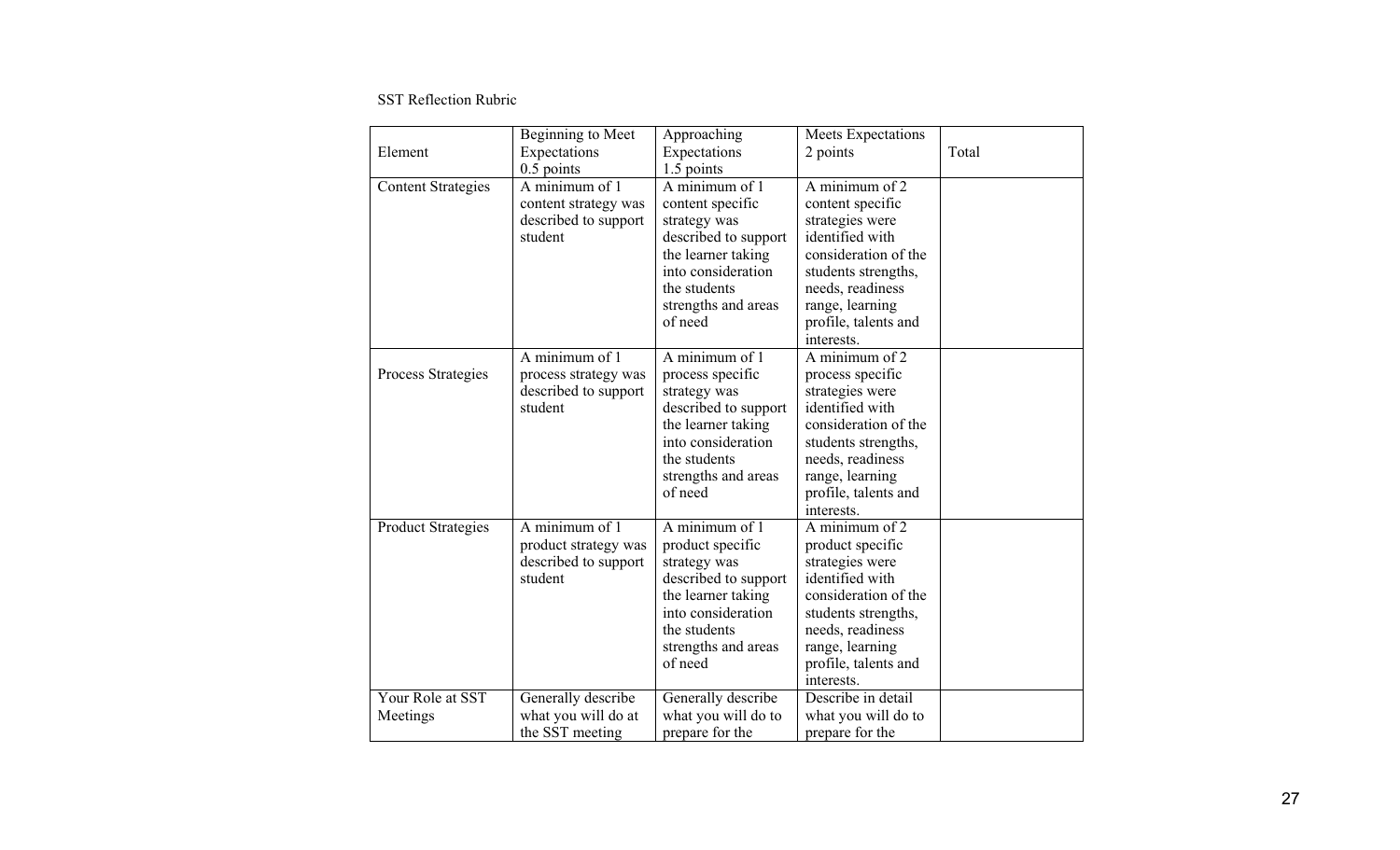|                           |                   | meeting and do at   | meeting, what you    |     |
|---------------------------|-------------------|---------------------|----------------------|-----|
|                           |                   | the meeting.        | will do at the       |     |
|                           |                   |                     | meeting and what     |     |
|                           |                   |                     | you will do to       |     |
|                           |                   |                     | implement the SST    |     |
|                           |                   |                     | plan.                |     |
| How SST Roleplay          | Describe how this | & describe how this | & describe how       |     |
| <b>Experience Informs</b> | experience has    | experience has      | your actions will be |     |
| your Teaching             | effected the way  | effected your       | informed by this     |     |
|                           | you think about   | expectations of SST | experience           |     |
|                           | these meetings    | meetings            |                      |     |
|                           |                   |                     |                      |     |
| Total                     |                   |                     |                      | /10 |
|                           |                   |                     |                      |     |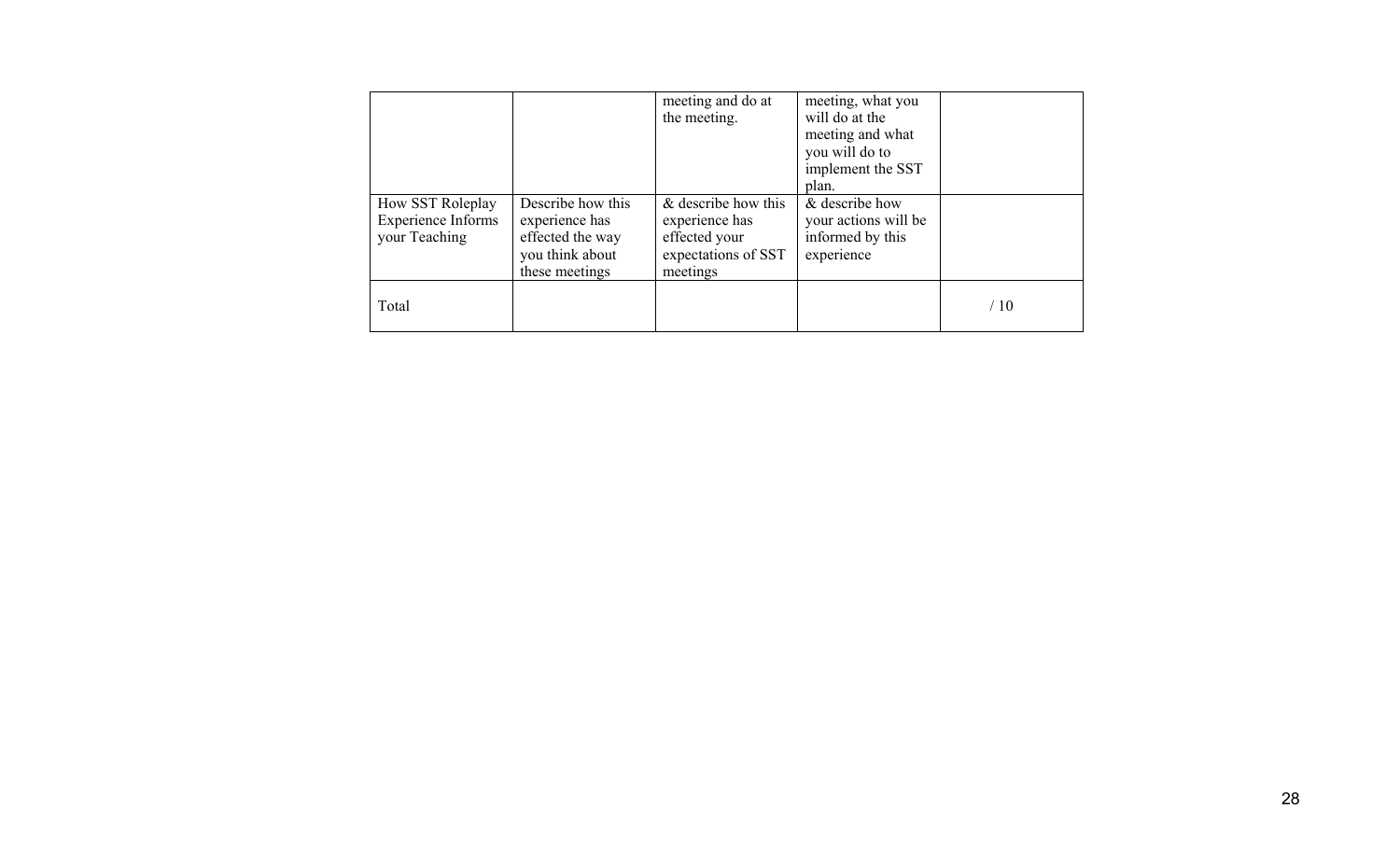## **Observation - Objective Observer 10 points**

| <b>Learner Outcomes:</b> | Teacher candidates will apply their knowledge of professional observation skills,<br>including identification of major characteristics of the learning and social behaviors of<br>typical and atypical students to:<br>Teacher candidates are able to differentiate between professional and<br>$\bullet$<br>unprofessional observation skills<br>Teacher candidates are able to record what they observe<br>$\bullet$<br>Teacher candidates are able to write up their observation notes with<br>$\bullet$<br>recommendations for curriculum and instructional implications |
|--------------------------|------------------------------------------------------------------------------------------------------------------------------------------------------------------------------------------------------------------------------------------------------------------------------------------------------------------------------------------------------------------------------------------------------------------------------------------------------------------------------------------------------------------------------------------------------------------------------|
| <b>Assessment:</b>       | Teacher candidates will apply their knowledge of professional observation skills and<br>curriculum and instructional strategies<br>to observe a student<br>2)<br>take objective notes on the student's behavior, and<br>3)<br>write up a report summarizing the observation and make educational<br>4)<br>recommendations for the student.                                                                                                                                                                                                                                   |

| <b>Resources</b>   | Title and necessary information:                                                        |
|--------------------|-----------------------------------------------------------------------------------------|
| Textbook/chapters  | Choate, J. S. (2004) Successful inclusive teaching ( $4^{rd}$ ed.) Needham, MA: Allyn & |
|                    | Bacon. Chapters 1-3                                                                     |
|                    |                                                                                         |
| Internet Resources | Tomlinson, Carol Ann. (1999). The Differentiated Classroom: Responding to the needs of  |
|                    | all learners. Alexandria, VA: Association for Supervision and Curriculum Development.   |
|                    | ISBN # 0-87120-342-1 (Available free through CSUSM ebooks library.)                     |

#### **Task Guidelines**

- 1. Identify a K-12 student to observe.
	- a. DO NOT observe a student in your own class, or a child whom you already know. Being objective is critical to good observation.
	- b. Chose a child that represents a difference, student learning English, student that is an accelerated learner, student that has a special education label under IDEA or ADA, student that is shy…)
- 2. Please observe the student for 30-60 minutes.
- 3. It is NOT REQUIRED to see the student's records. These are confidential and you may not have access. If you are able to read the child's record you may include that in your report.
- 4. Remember to keep all information about your student confidential. Use pseudonyms (false names) for the child, the child's teacher and the school.
- 5. Write Student Data: Part I of Report. (This part of the report is only a documentation of what you see and hear. DO NOT include any opinions.)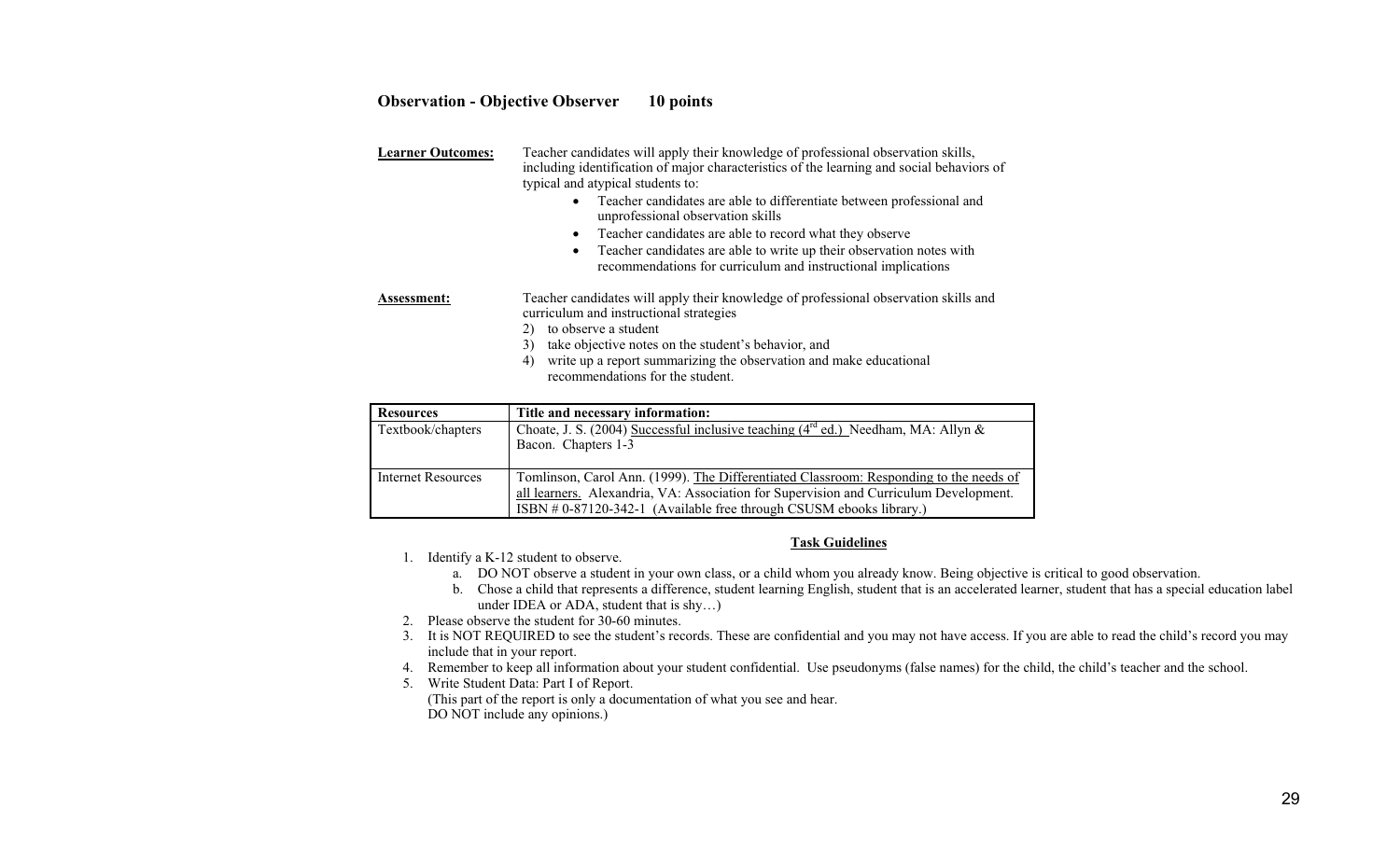### **Background Information**

- •Student's Pseudonym
- •Your name
- •Chronological Age of Student
- •Student's Grade
- •Pre-school and K-12 school history if available
- •Health issues (allergies, diagnosed ADHD, glasses…)
- • Family information, whom does the child live with and who else is part of the student's family (divorced parents, raised by grandmother, siblings, foster family…)
- $\bullet$ Special service student receives (IEP, SST, ESL, referred for testing)
- •Attendance and tardiness concerns

## **Placement**

- •What program is student receiving students from
- •Where is student receiving those services?
- •What portion of the day is the student in general education?
- •What portion is student in other placements?
- •How have the students unique needs and services impacted their success/progress in school?
- • Describe the setting in which you observed the student in detail
	- o What does the room look like?
	- oWhere is the student in the room?
	- oWho are the educators in the room?
	- oWhat proximity do the educators have with the student?
	- oWhat students are near the student you are observing?

## **Performance**

- Describe how the student's body language
- •Describe the student's facial expressions
- •Describe the student's actions/activities
- •Describe the student's verbal and nonverbal interactions with peers and adults
- •What does the student do to show their learning?
- •Describe verbal and nonverbal interactions adults have with student
- •Describe verbal and nonverbal interactions peers have with student
- 6. Write Observation Summary & Recommendations: Part II of Report (This is the only place you can share your opinions.)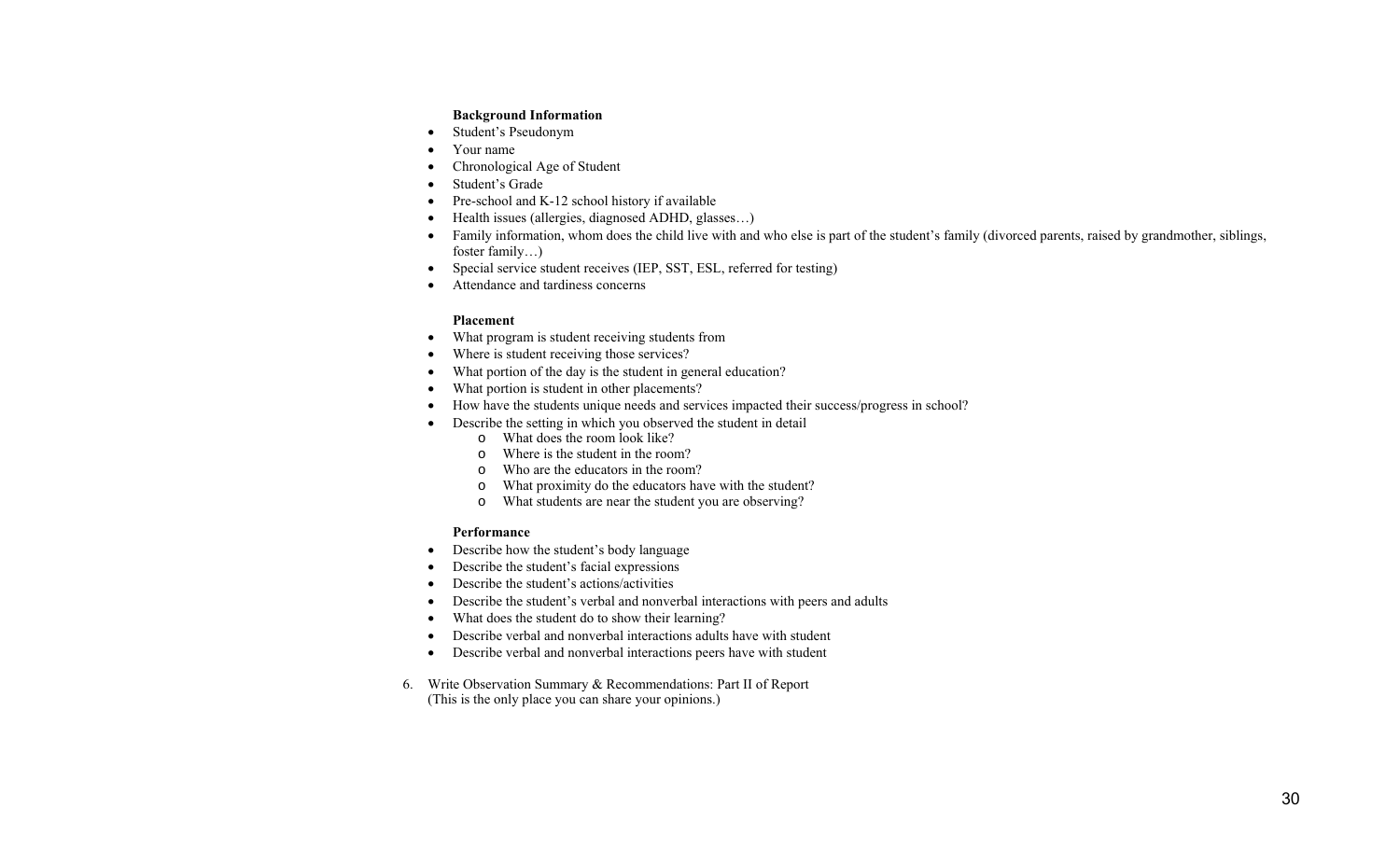## **Summary**

- Describe the students areas of strength
- •Describe the students areas of need
- Use data from observation to support your assessment

#### **Recommendations**

- What are your recommendations for content adaptations?
- What are your recommendations for process adaptation?
- What are your recommendations for product adaptations?
- What are your recommendations for behavior management (seating arrangement, contract, management strategies...) to help this student succeed?
- What does the student need to succeed?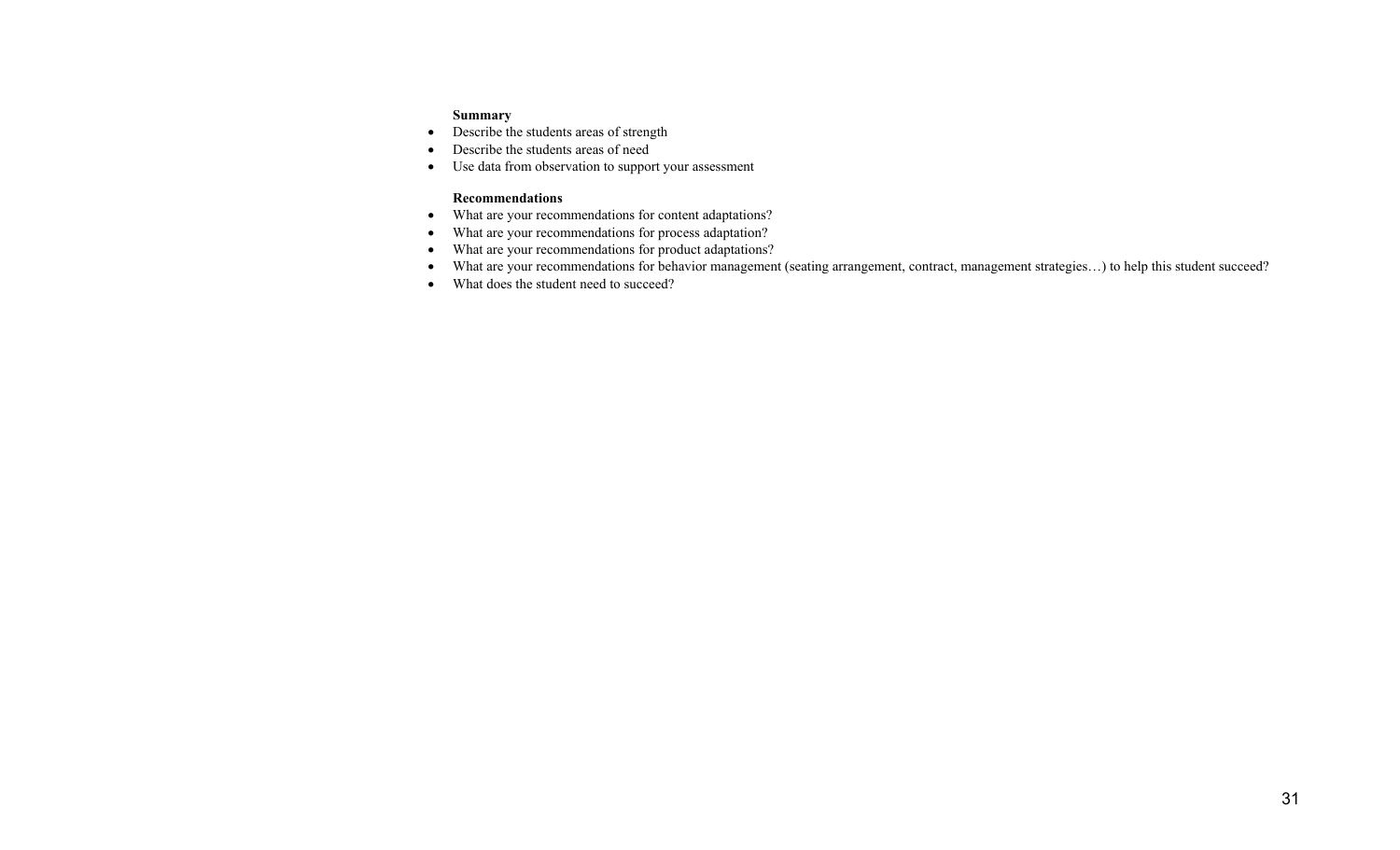### **Student Observation Rubric**

|                            | Beginning to Meet    | Approaching          | Meets Expectations   | Total  |
|----------------------------|----------------------|----------------------|----------------------|--------|
| Elements                   | Expectations         | Expectations         | 2 points             | Points |
|                            | $0.5$ points         | 1 point              |                      |        |
| Student Background         | Less than $100\%$ of | 100% of              | Cover all areas      |        |
| Information                | areas are covered    | information          | with rich detail     |        |
|                            |                      | covered but not      |                      |        |
|                            |                      | covered in detail    |                      |        |
| <b>Student Placement</b>   | Less than $100\%$ of | $100\%$ of           | Cover all areas      |        |
|                            | areas are covered    | information          | with rich detail     |        |
|                            |                      | covered but not      |                      |        |
|                            |                      | covered in detail    |                      |        |
| <b>Student Performance</b> | Less than $100\%$ of | $100\%$ of           | Cover all areas      |        |
|                            | areas are covered    | information          | with rich detail     |        |
|                            |                      | covered but not      |                      |        |
|                            |                      | covered in detail    |                      |        |
| <b>Observation Summary</b> | Most areas are       | All areas are        | All areas are        |        |
|                            | covered              | covered              | covered and data is  |        |
|                            |                      |                      | used to support      |        |
|                            |                      |                      | summary              |        |
| Educational                | General              | General              | Specific             |        |
| Recommendations            | recommendations      | recommendations      | recommendations      |        |
|                            | are provided for     | are provided for all | are provided for all |        |
|                            | most areas.          | areas                | 4 areas.             |        |
|                            |                      |                      |                      |        |
| <b>Total Points</b>        |                      |                      |                      | /10    |
|                            |                      |                      |                      |        |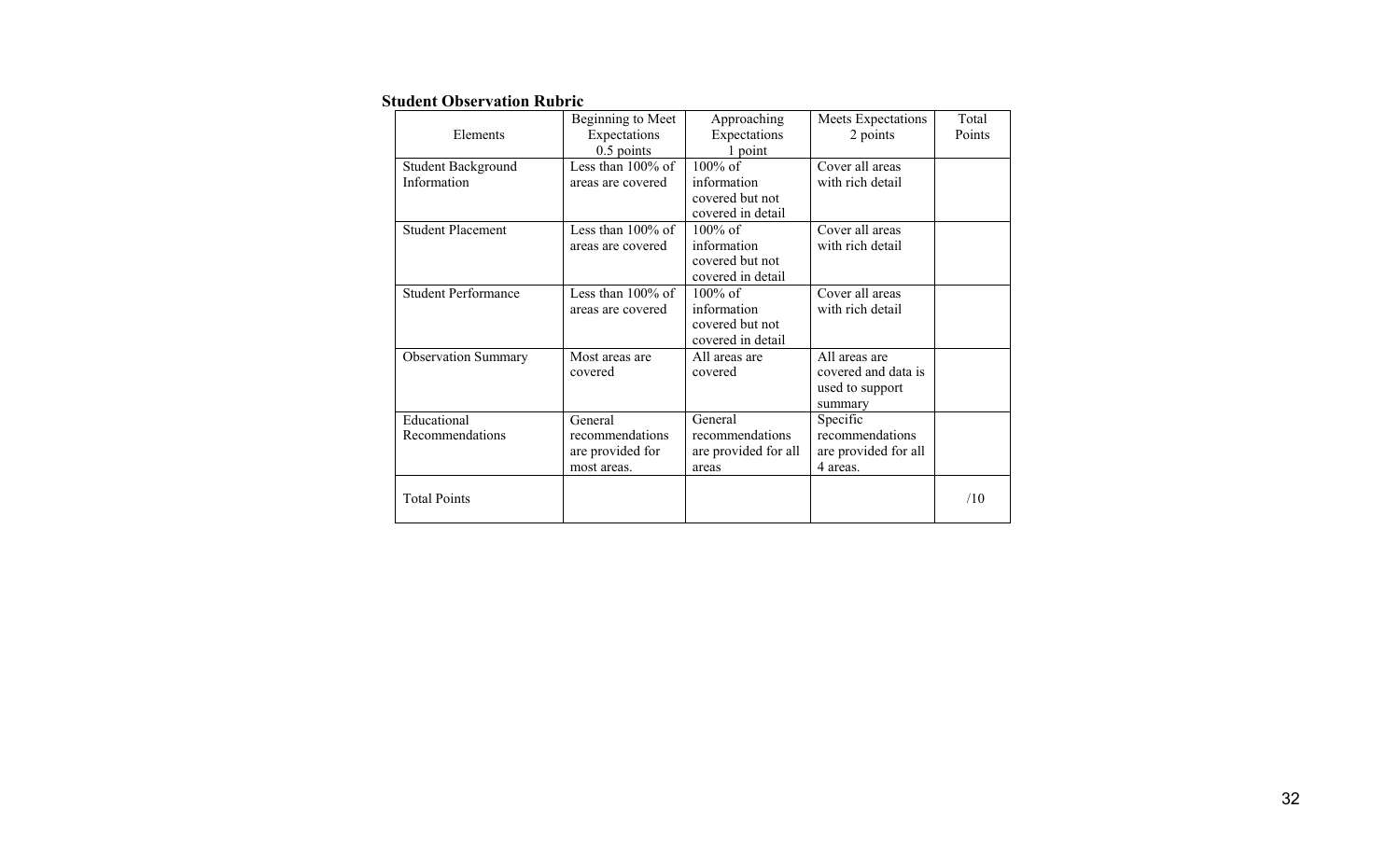# **Electronic Portfolio - TaskStream 10 points**

| <b>Learner Objectives:</b> | Knowledge and skill in creating an electronic portfolio.                                                                                                     |
|----------------------------|--------------------------------------------------------------------------------------------------------------------------------------------------------------|
| Assessment:                | Teacher candidates apply what they have learned from the required assignments to the<br>TPE's designated in a cogent, first person reflection in TaskStream. |
|                            | Teacher candidates will include all necessary components in their final submission of the<br>electronic portfolio.                                           |

| Resource(s):              | Title and necessary information:                                                                                                                                                                               |
|---------------------------|----------------------------------------------------------------------------------------------------------------------------------------------------------------------------------------------------------------|
| Internet $\text{Site}(s)$ | http://lynx.csusm.edu/coe/eportfolio/index.asp<br>This will take you to the CSUSM COE website where you can get help with how to create<br>your electronic portfolio and information on the required elements. |
|                           | http://www.taskstream.com<br>This is the TaskStream home page where you will register for Taskstream and return to<br>when working on your electronic portfolio.                                               |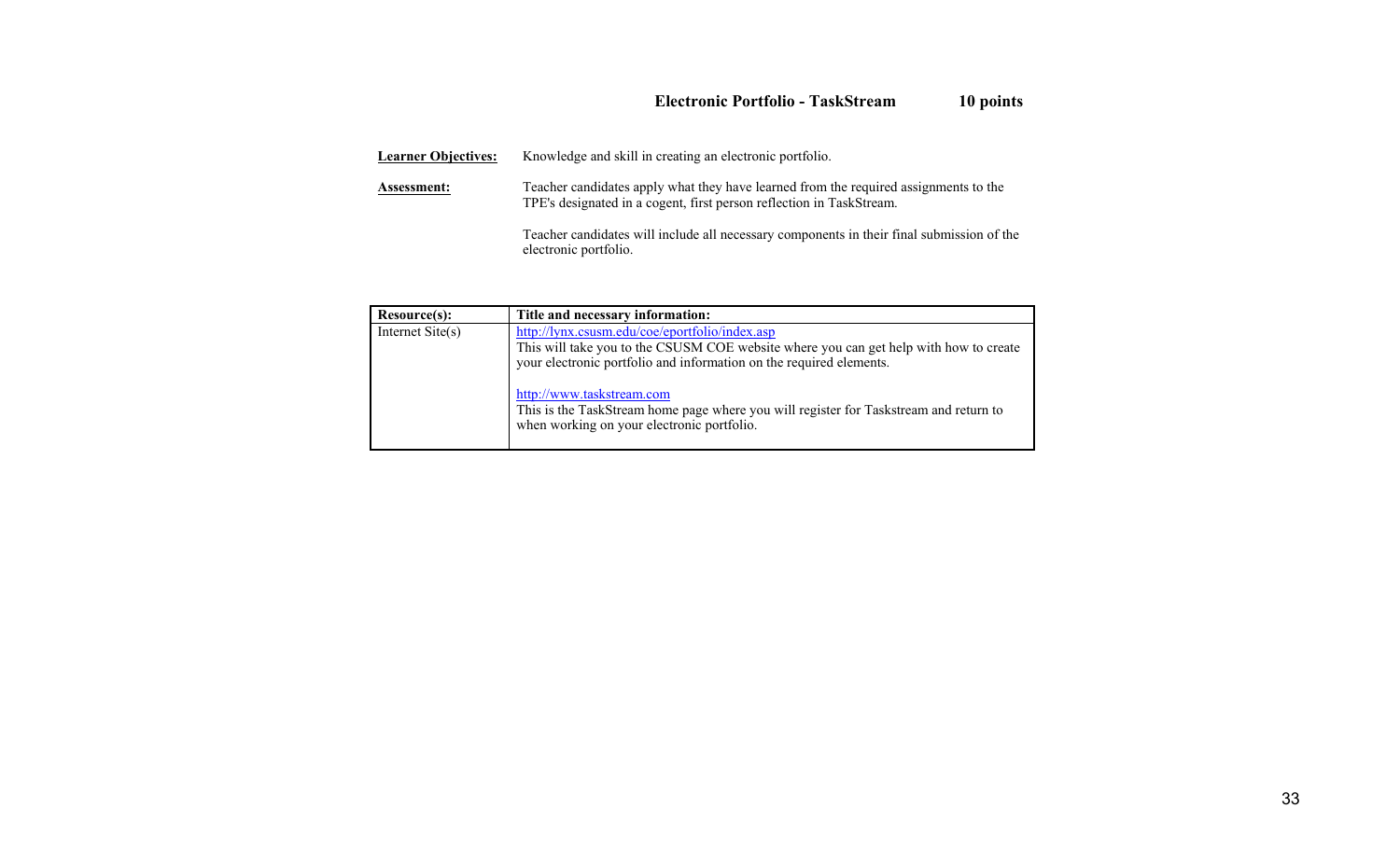## **Classroom Management 10 points**

| <b>Learner Objectives:</b> | Teacher candidates will be able to design a classroom management plan for students with<br>diverse needs.                                                                                                                                                                                                                                                                                                                                                                                                                                          |
|----------------------------|----------------------------------------------------------------------------------------------------------------------------------------------------------------------------------------------------------------------------------------------------------------------------------------------------------------------------------------------------------------------------------------------------------------------------------------------------------------------------------------------------------------------------------------------------|
| Assessment:                | Teacher candidates will write a classroom management plan that addresses all six levels of<br>the discipline pyramid from prevention to individualized support plans. Teacher<br>candidates will identify a minimum of three beliefs about teaching and learning and show<br>how their beliefs are implemented in the strategies at each of the six different discipline<br>levels. Students will be required to describe a minimum of 4 strategies at each pyramid<br>level. 1-2 strategies at each level must cite a theory or discipline model. |

**Preparation:** Before beginning assignment teacher candidates read the following resources and demonstrate the ability to complete the prerequisite skills.

| <b>Resources</b>          | Title and necessary information:                                                                                                                                                                                            |
|---------------------------|-----------------------------------------------------------------------------------------------------------------------------------------------------------------------------------------------------------------------------|
| Textbook/chapters         | Choate, J. S. (2000) Sucessful inclusive teaching $3^{rd}$ ed.). Needham, MA: Allyn & Bacon.                                                                                                                                |
|                           | Chapters To Be Assigned                                                                                                                                                                                                     |
|                           | Thousand, Villa, & Nevin. (2002)." Discipline Pyramid," Creativity and Collaborative<br>Learning: The practical guide to empowering students, teachers and families, $2nd$ ed.<br>Baltimore, MA: Brookes Publishing. P. 143 |
|                           | Villa, Richard, & Thousand, Jacquelyn. (1995). Creating and inclusive school. Alexandria,<br>VA: ASCD. Chapters To Be Assigned                                                                                              |
| Internet $\text{Site}(s)$ | Visit a website                                                                                                                                                                                                             |

Prerequisite skills:

- Teacher candidates are able to identify their beliefs about teaching and learning as related to student behavior.
- Teacher candidates are able to differentiate the six levels of of the discipline pyramid
- Teacher candidates are able to use information about students' readiness range (skills, reading, thinking  $\&$  information), learning profiles, interests, talents, and culture to determine appropriate discipline approaches (Thousand, Villa & Nevine)
- Teacher candidates are able to identify strategies to meet the needs of
	- o Students learning English (including differentiation for Beginning, Intermediate, and Advanced levels)
		- o Student that are accelerated learners a
	- $\circ$  Students that need special education support under IDEA &/or ADA as referred to by Choate (2000), Villa & Thousand (2002)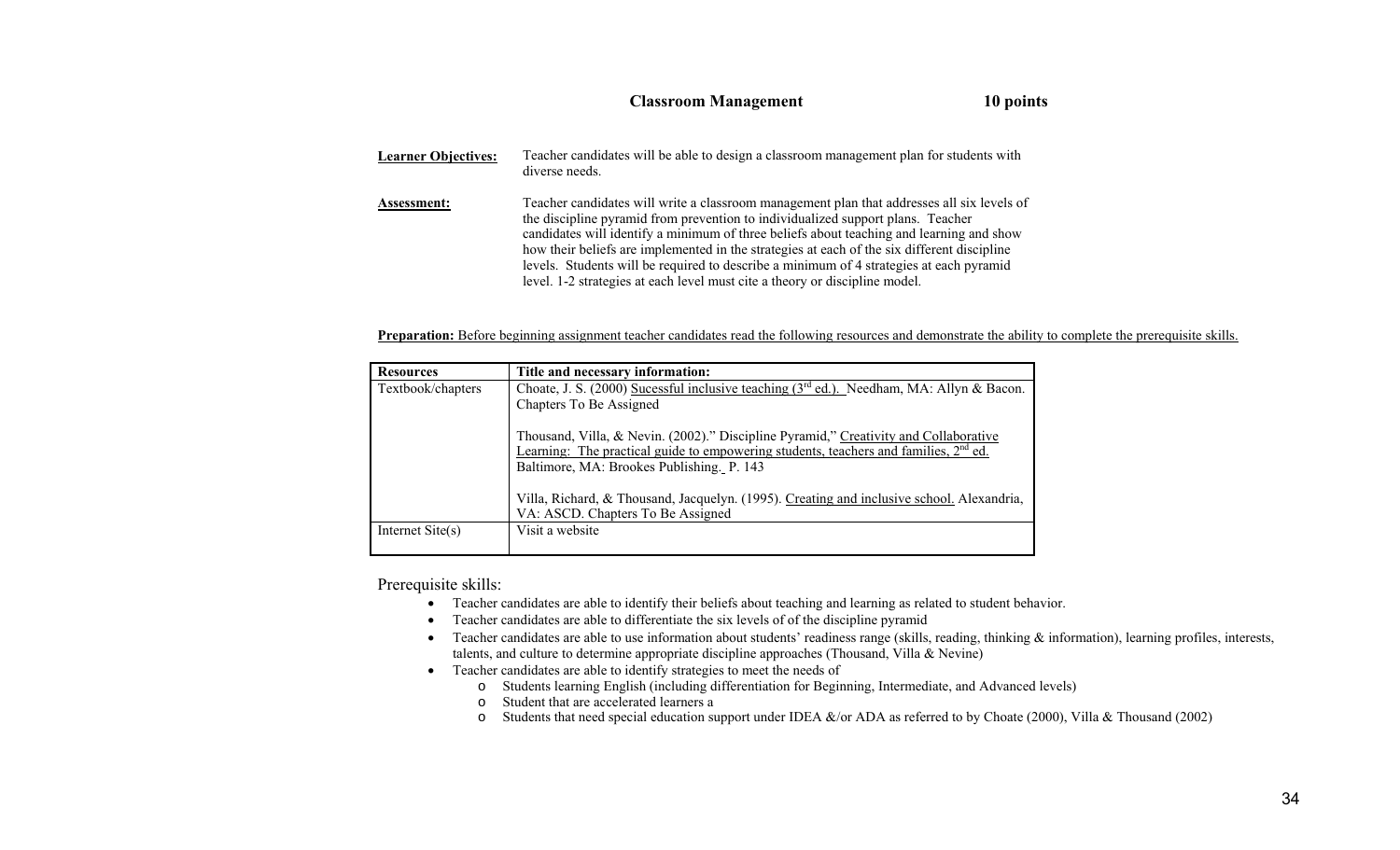## **Task Guidelines**

- 5. Identify a minimum of three core beliefs you have about teaching and learning and how those impact your classroom management plan.
- 6. Do 2 of the following activities:
	- a. Read 3 or more discipline theories/classroom management models from texts or websites.
	- b. Observe a classroom teacher and identify what their educational beliefs are and how they implement those beliefs in their management approach.
	- c. Interview a teacher about their educational beliefs and how they implement those beliefs in their classroom management plans.
- 7. Describe what strategies you will use at each of the six levels of the discipline pyramid from prevention to individualized support plans. Make sure your action plan implements your beliefs.
- 8. Cite 1-2 managements strategies at each of the six different discipline levels.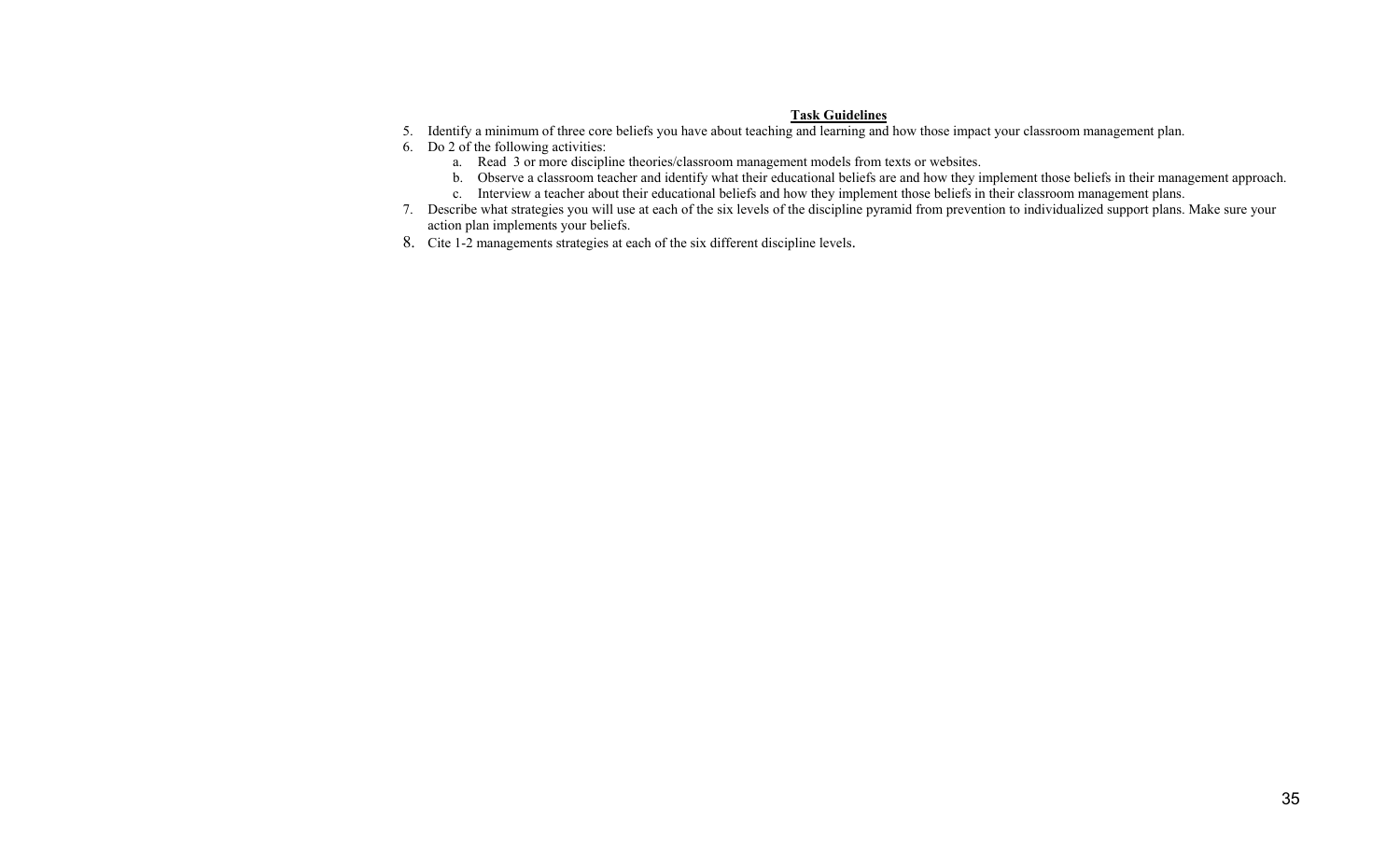| Стазятооні втанаденісні і тан тецігіс |                                  |                                         |                 |
|---------------------------------------|----------------------------------|-----------------------------------------|-----------------|
| Elements                              | Approaching                      | Meets Expectations                      | Total<br>Points |
|                                       | Expectations                     | 2 points                                |                 |
| <b>Educational Beliefs</b>            | 1 point<br>Identify 1-2 beliefs. | Identify 3                              |                 |
|                                       |                                  | educational beliefs,                    |                 |
|                                       |                                  |                                         |                 |
|                                       |                                  | describe how they<br>will be            |                 |
|                                       |                                  | implemented in                          |                 |
|                                       |                                  | your classroom                          |                 |
|                                       |                                  | management plan,                        |                 |
|                                       |                                  | and use a minimum                       |                 |
|                                       |                                  | of 2 citations.                         |                 |
| Define your management                | Describe 1-3                     | Describe 4 or more                      |                 |
| plan                                  | strategies for each              | strategies for each                     |                 |
|                                       | level of discipline              | level of pyramid.                       |                 |
|                                       | plan                             |                                         |                 |
| Implementation of                     | Some of your                     | Each strategy is                        |                 |
| educational beliefs                   | strategies are                   | clearly linked to                       |                 |
|                                       | linked to your                   | one of your                             |                 |
|                                       | educational beliefs.             | educational beliefs.                    |                 |
| Citations                             | 1 or less citations              | 1-2 citations for                       |                 |
|                                       | for each area of                 | each level of                           |                 |
|                                       | pyramid                          | pyramid.                                |                 |
| Organization of Classroom             | All areas are                    | All areas are                           |                 |
| Management Plan                       | covered, but not                 | covered, a                              |                 |
|                                       | easy to locate.                  | navigations system<br>is well implement |                 |
|                                       |                                  | to allow reader to                      |                 |
|                                       |                                  | locate and                              |                 |
|                                       |                                  | comprehend each                         |                 |
|                                       |                                  | area of pyramid.                        |                 |
|                                       |                                  |                                         |                 |
| <b>Total Points</b>                   |                                  |                                         | /10             |
|                                       |                                  |                                         |                 |

## **Classroom Management Plan Rubric**